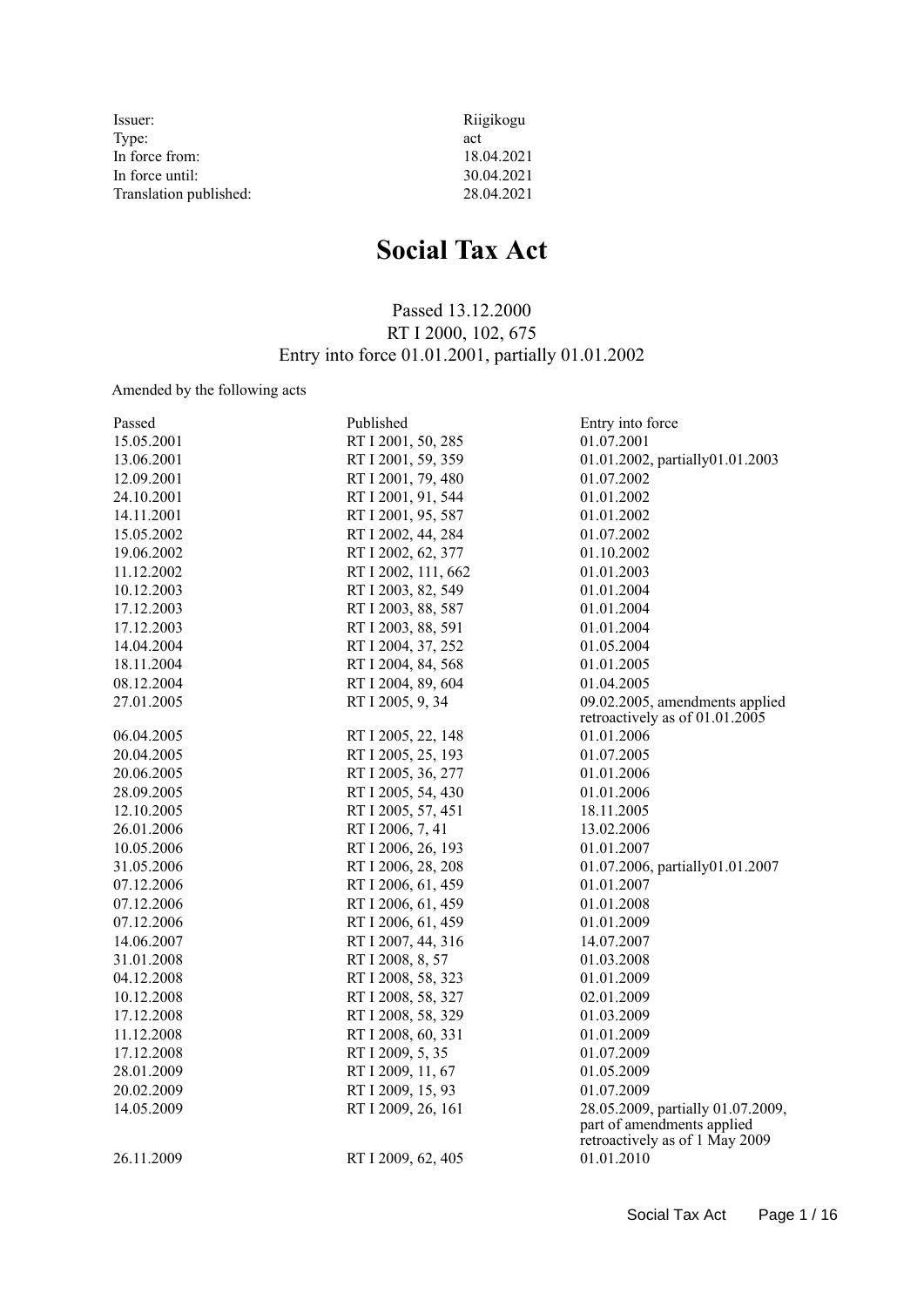| 16.12.2009 | RT I 2010, 1, 2       | $01.01.2012$ , enters into force on<br>the starting date of authority of<br>XII composition of the Riigikogu,<br>date of entry into force changed<br>$01.01.2012$ ; date of entry into                                                                                                                                                                                                                                                         |
|------------|-----------------------|------------------------------------------------------------------------------------------------------------------------------------------------------------------------------------------------------------------------------------------------------------------------------------------------------------------------------------------------------------------------------------------------------------------------------------------------|
|            |                       | force changed 01.01.2013 [RT I,<br>28.12.2011, 1]; date of entry into<br>force changed 01.01.2014 [RT I,<br>29.12.2012, 1]                                                                                                                                                                                                                                                                                                                     |
| 22.04.2010 | RT I 2010, 22, 108    | $01.01.2011$ , enters into force on the<br>date which has been determined<br>in the Decision of the Council of<br>the European Union regarding<br>the abrogation of the derogation<br>established in respect of the<br>Republic of Estonia on the basis<br>provided for in Article 140 (2) of<br>the Treaty on the Functioning of the<br>European Union, Council Decision<br>2010/416/EU of 13 July 2010 (OJ L<br>196, 28.07.2010, pp. 24-26). |
| 17.06.2010 | RT I 2010, 38, 232    | 01.07.2010                                                                                                                                                                                                                                                                                                                                                                                                                                     |
| 20.10.2010 | RT I, 18.11.2010, 1   | 01.01.2011                                                                                                                                                                                                                                                                                                                                                                                                                                     |
| 08.12.2010 | RT I, 28.12.2010, 6   | 01.01.2011                                                                                                                                                                                                                                                                                                                                                                                                                                     |
| 20.01.2011 | RT I, 04.02.2011, 2   | 14.02.2011                                                                                                                                                                                                                                                                                                                                                                                                                                     |
| 07.12.2011 | RT I, 28.12.2011, 1   | 01.01.2012                                                                                                                                                                                                                                                                                                                                                                                                                                     |
| 14.06.2012 | RT I, 02.07.2012, 8   | 01.08.2012                                                                                                                                                                                                                                                                                                                                                                                                                                     |
| 13.06.2012 | RT I, 06.07.2012, 1   | 01.04.2013 in the Act, the words<br>"public servant" were replaced by<br>the word "official"                                                                                                                                                                                                                                                                                                                                                   |
| 13.06.2012 | RT I, 10.07.2012, 2   | 01.04.2013                                                                                                                                                                                                                                                                                                                                                                                                                                     |
| 10.10.2012 | RT I, 25.10.2012, 1   | 01.12.2012                                                                                                                                                                                                                                                                                                                                                                                                                                     |
| 12.12.2012 | RT I, 29.12.2012, 1   | 01.01.2013, partially01.04.2013 and<br>01.07.2013                                                                                                                                                                                                                                                                                                                                                                                              |
| 15.05.2013 | RT I, 01.06.2013, 1   | 01.07.2013                                                                                                                                                                                                                                                                                                                                                                                                                                     |
| 20.11.2013 | RT I, 13.12.2013, 1   | 01.01.2014                                                                                                                                                                                                                                                                                                                                                                                                                                     |
| 11.12.2013 | RT I, 23.12.2013, 1   | 01.01.2014                                                                                                                                                                                                                                                                                                                                                                                                                                     |
| 18.12.2013 | RT I, 10.01.2014, 2   | 20.01.2014, partially01.01.2015                                                                                                                                                                                                                                                                                                                                                                                                                |
| 01.07.2014 | RT I, 11.07.2014, 5   | 01.01.2015                                                                                                                                                                                                                                                                                                                                                                                                                                     |
| 19.06.2014 | RT I, 29.06.2014, 109 | $01.07.2014$ , the titles of ministers<br>substituted on the basis of<br>subsection $1073$ (4) of the<br>Government of the Republic Act.                                                                                                                                                                                                                                                                                                       |
| 19.11.2014 | RT I, 05.12.2014, 2   | 01.09.2015                                                                                                                                                                                                                                                                                                                                                                                                                                     |
| 19.11.2014 | RT I, 13.12.2014, 1   | 01.01.2016 - date of entry into<br>force changed to $01.07.2016$ [RT I,<br>17.12.2015, 1                                                                                                                                                                                                                                                                                                                                                       |
| 18.02.2015 | RT I, 19.03.2015, 2   | 29.03.2015                                                                                                                                                                                                                                                                                                                                                                                                                                     |
| 15.06.2015 | RT I, 30.06.2015, 1   | 01.01.2016, partially01.01.2017<br>and 01.01.2018 - omitted [RT I,<br>24.12.2016, 1]                                                                                                                                                                                                                                                                                                                                                           |
| 25.11.2015 | RT I, 17.12.2015, 1   | 20.12.2015, partially01.01.2016 and<br>01.07.2016                                                                                                                                                                                                                                                                                                                                                                                              |
| 25.11.2015 | RT I, 17.12.2015, 2   | 01.01.2016                                                                                                                                                                                                                                                                                                                                                                                                                                     |
| 09.12.2015 | RT I, 30.12.2015, 5   | 01.01.2016, partially01.07.2016                                                                                                                                                                                                                                                                                                                                                                                                                |
| 16.03.2016 | RT I, 06.04.2016, 1   | 01.05.2016, partially01.01.2017 and<br>01.01.2018                                                                                                                                                                                                                                                                                                                                                                                              |
| 15.06.2016 | RT I, 08.07.2016, 1   | 01.01.2017, partially 01.07.2017                                                                                                                                                                                                                                                                                                                                                                                                               |
| 23.11.2016 | RT I, 07.12.2016, 1   | 17.12.2016                                                                                                                                                                                                                                                                                                                                                                                                                                     |
| 19.12.2016 | RT I, 24.12.2016, 1   | 01.01.2017                                                                                                                                                                                                                                                                                                                                                                                                                                     |
| 07.06.2017 | RT I, 26.06.2017, 1   | 06.07.2017                                                                                                                                                                                                                                                                                                                                                                                                                                     |
| 19.06.2017 | RT I, 07.07.2017, 2   | 01.01.2018                                                                                                                                                                                                                                                                                                                                                                                                                                     |
| 15.11.2017 | RT I, 28.11.2017, 2   | 01.01.2018                                                                                                                                                                                                                                                                                                                                                                                                                                     |
| 13.12.2017 | RT I, 28.12.2017, 74  | 01.01.2018                                                                                                                                                                                                                                                                                                                                                                                                                                     |
| 17.10.2018 | RT I, 26.10.2018, 1   | 01.04.2022, partially 05.11.2018                                                                                                                                                                                                                                                                                                                                                                                                               |
|            |                       |                                                                                                                                                                                                                                                                                                                                                                                                                                                |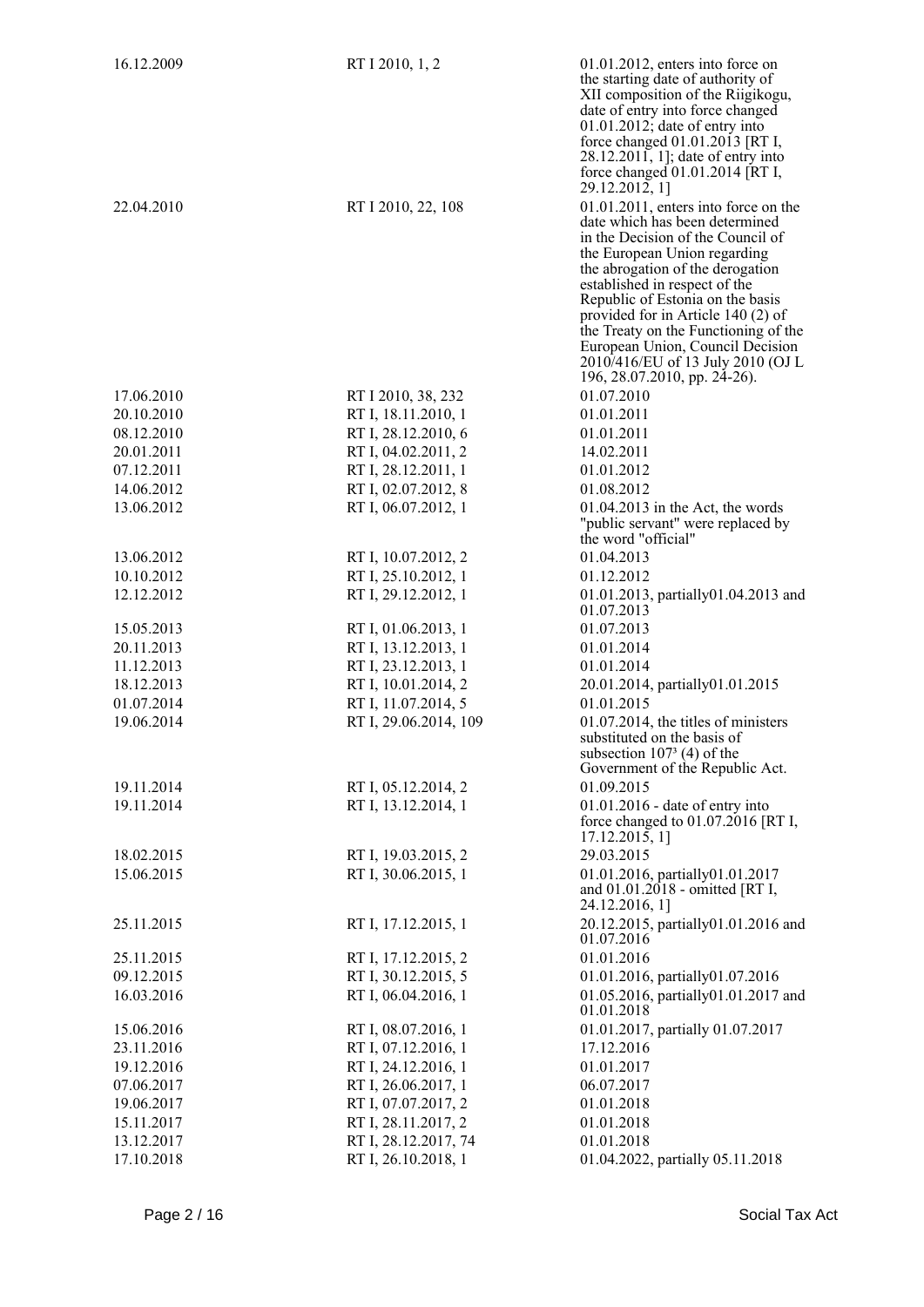| 21.11.2018 | RT I, 07.12.2018, 1  | 17.12.2018, partially 01.01.2019                                                                                                                                                                                                                                                                                                                                                                                                                                                                                                                                                                                                                     |
|------------|----------------------|------------------------------------------------------------------------------------------------------------------------------------------------------------------------------------------------------------------------------------------------------------------------------------------------------------------------------------------------------------------------------------------------------------------------------------------------------------------------------------------------------------------------------------------------------------------------------------------------------------------------------------------------------|
| 12.12.2018 | RT I, 03.01.2019, 1  | 01.01.2021                                                                                                                                                                                                                                                                                                                                                                                                                                                                                                                                                                                                                                           |
| 13.02.2019 | RT I, 04.03.2019, 1  | $01.07.2020$ – entry into force<br>pursuant to Article 4 (3) or Article<br>9 (3) of Council Regulation (EU)<br>2015/1589 laying down detailed<br>rules for the application of Article<br>108 of the Treaty on the Functioning<br>of the European Union [OJ L]<br>248, 24.09.2015, pp. 9-29) on 1<br>January of the year following the<br>European Commission decision.<br>If the European Commission takes<br>a decision after 1 October of the<br>calendar year, it shall enter into<br>force on 1 January of the year<br>following the year of the European<br>Commission decision; entry into<br>force partially amended [RT I,<br>28.02.2020, 2] |
| 18.12.2019 | RT I, 19.12.2019, 27 | $18.12.2019$ – The judgment of the<br><b>Constitutional Review Chamber</b><br>of the Supreme Court declares<br>unconstitutional and invalid clause 6<br>$(1)$ 8) of the Social Tax Act insofar<br>as it excludes payment of social tax<br>for a dependent registered partner<br>of a person specified in clause $5(2)$<br>1) of the Health Insurance Act, who<br>is raising at least one child under 8<br>years of age and for whom or for<br>whose registered partner the state<br>does not pay social tax on the basis<br>of clause $6(1) 1$ or $11$ of the Social<br>Tax Act.                                                                     |
| 18.02.2020 | RT I, 28.02.2020, 2  | 01.07.2020                                                                                                                                                                                                                                                                                                                                                                                                                                                                                                                                                                                                                                           |
| 15.04.2020 | RT I, 21.04.2020, 1  | 01.05.2020, partially 01.07.2020,<br>part of the amendments applied<br>retroactively as of 1 March 2020.                                                                                                                                                                                                                                                                                                                                                                                                                                                                                                                                             |
| 11.03.2020 | RT I, 27.10.2020, 1  | 06.11.2020                                                                                                                                                                                                                                                                                                                                                                                                                                                                                                                                                                                                                                           |
| 09.12.2020 | RT I, 29.12.2020, 2  | 01.01.2021, partially 01.05.2021                                                                                                                                                                                                                                                                                                                                                                                                                                                                                                                                                                                                                     |
| 14.04.2021 | RT I, 17.04.2021, 3  | 18.04.2021                                                                                                                                                                                                                                                                                                                                                                                                                                                                                                                                                                                                                                           |

### **§ 1. Definition of social tax**

 Social tax is a financial obligation which is imposed on taxpayers to obtain revenue required for pension insurance and state health insurance and which is subject to performance pursuant to the procedure, in the amount and during the terms prescribed by this Act. [RT I 2002, 111, 662 - entry into force 01.01.2003]

#### **§ 2. Object of tax**

(1) Social tax shall be paid:

1) on wages and other remuneration paid to employees in money;

[RT I 2009, 5, 35 - entry into force 01.07.2009]

 11 ) on wages and other remuneration paid to a crew member who is employed on a ship flying the national flag of Estonia, or to whom applies the Estonian law in accordance with Regulation (EC) No. 883/2004 of the European Parliament and of the Council on the coordination of social security systems (OJ L 166, 30.04.2004, pp. 1–123) or an international agreement concerning social security entered into by the Republic of Estonia; [RT I, 04.03.2019, 1 – entry into force 01.07.2020, entry into force amended [RT I, 28.02.2020, 2]]

2) [repealed - RT I 2001, 59, 359 - entry into force 01.01.2003]

 3) on wages and other remuneration paid to officials. For the purposes of this Act, official also means a person specified in subsection 2 (3) of the Public Service Act;

[RT I, 06.07.2012, 1 - entry into force 01.04.2013]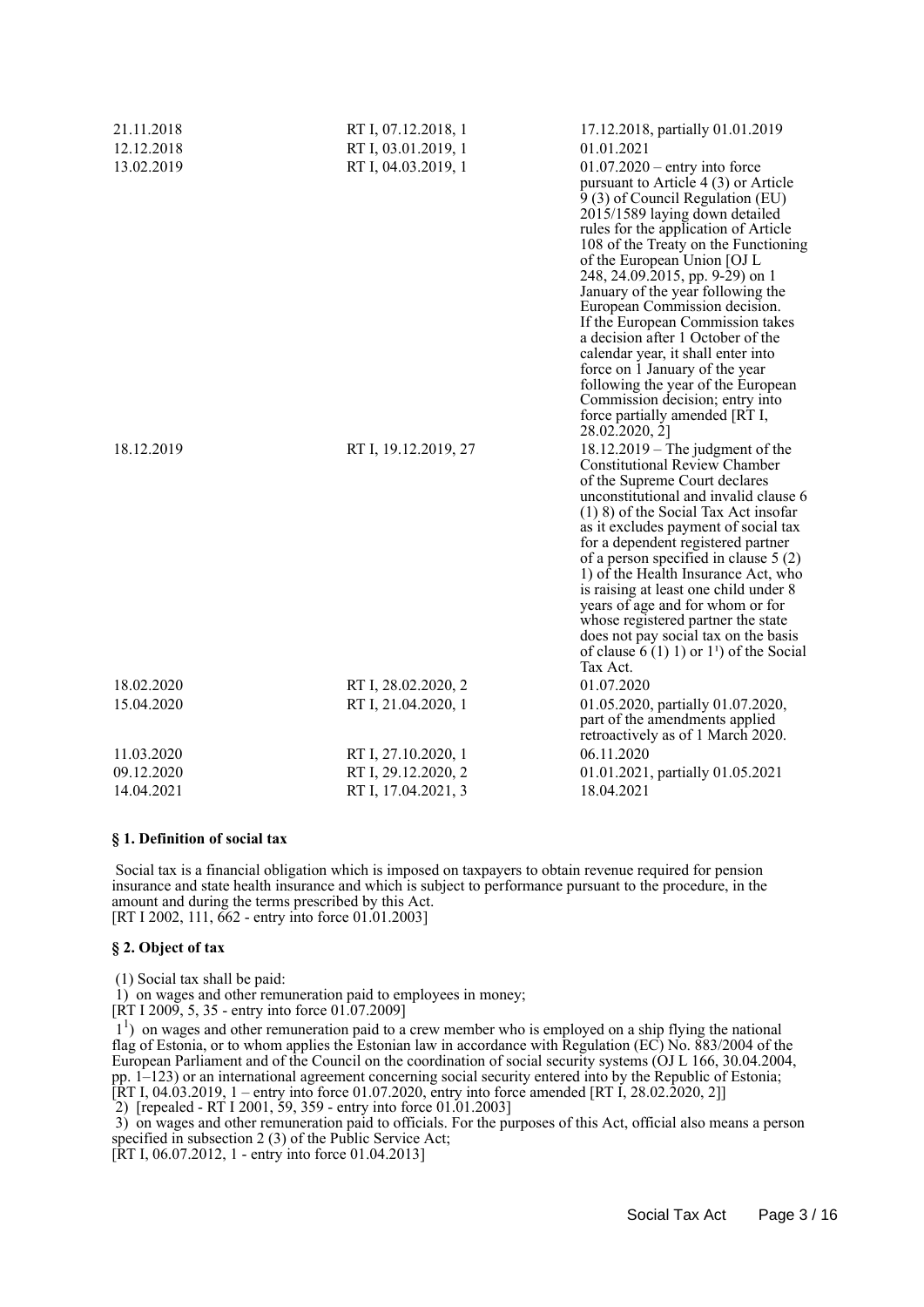4) on remuneration paid to members of the management or controlling bodies of legal persons within the meaning of § 9 of the Income Tax Act, and to the trustee in bankruptcy and members of the bankruptcy committee in the bankruptcy proceedings of a natural person, in the case provided in clause 9 (1) 2) of this Act;

 5) on the business income of sole proprietors, as defined in § 14 of the Income Tax Act, after deductions relating to enterprise and permitted in the Income Tax Act have been made, taking into consideration the provisions of subsections (5) and (11) of this section, but annually on an amount not more than ten times the sum of the minimum monthly wages for the taxable period;

[RT I, 28.12.2017, 74 - entry into force 01.01.2018]

 6) on remuneration paid to natural persons on the basis of contracts for services, authorisation agreements or contracts under the law of obligations entered into for the provision of other services in the case specified in clause 9 (1) 2) of this Act;

 7) on fringe benefits within the meaning of the Income Tax Act, expressed in monetary terms, and on income tax payable on fringe benefits;

 8) on benefits paid on the basis of the Unemployment Insurance Act, excluding the case social tax is paid on the basis of clause 6 (1) 7) of this Act for the person who was granted unemployment insurance benefit; [RT I 2009, 11, 67 - entry into force 01.05.2009]

 9) on remuneration which is not specified in clauses 1)-4) and 6) of this subsection and which is paid pursuant to an Act or other legislation for the performance of work.

 $(1<sup>1</sup>)$  Social tax shall be paid on the amounts specified in subsection (1) of this section regardless of whether the relationship which is the basis for the amounts is still in force at the time the payment is made.

 (1<sup>2</sup> ) The provisions of this Act concerning sole proprietors entered in the commercial register shall also apply to notaries and enforcement agents.

[RT I, 23.12.2013, 1 - entry into force 01.01.2014]

 $(1<sup>3</sup>)$  Remuneration paid by the employer shall also include the remuneration paid by a person who ordered service from the employer on the basis of  $\S$  5<sup>2</sup> of the Working Conditions of Employees Posted to Estonia Act. [RT I, 07.12.2016, 1 - entry into force 17.12.2016]

 (2) Social tax shall be paid on the remuneration paid to employees or officials for a particular month, but on an amount not less than the monthly rate established in  $\S 2<sup>1</sup>$  of this Act. [RT I 2010, 38, 232 - entry into force 01.07.2010]

 $(2<sup>1</sup>)$  Social tax for persons who have employment or service relationships with several employers shall be paid on an amount not less than the monthly rate specified in  $\S 21$  of this Act by the employer who for the purposes of withholding income tax, calculates basic exemption pursuant to subsections 42 (1) and (2) of the Income Tax Act.

[RT I 2010, 38, 232 - entry into force 01.07.2010]

 $(2<sup>2</sup>)$  If the employer who calculates basic exemption has a certificate regarding the remuneration paid to the person during the taxable period by another employer, the employer can pay the social tax for the above person on the difference between the monthly rate and the remuneration paid by the other employer, but no less than on the amount paid by the employer to the person for the month. The person shall submit to the employer who calculates basic exemption a new certificate by the fifth day of the month following the receipt of the remuneration if the amount of remuneration paid by the other employer differs from the amount specified in the certificate submitted last.

[RT I 2010, 38, 232 - entry into force 01.07.2010]

 (3) Social tax shall be paid on the remuneration paid to employees or officials for a particular month, but on an amount not less than the monthly rate specified in § 21 of this Act in proportion to the time worked during the given month, in the case of:

[RT I 2006, 61, 459 - entry into force 01.01.2008]

 1) employees who refused to do work on the grounds specified in § 19 of the Employment Contracts Act, except for holidays without pay granted by agreement of the parties;

[RT I 2009, 26, 161 - entry into force 01.07.2009]

 2) officials whose right to exercise public authority is suspended on the basis of § 83 of the Public Service Act, except for holidays without pay granted by agreement of the parties;

[RT I, 06.07.2012, 1 - entry into force 01.04.2013]

 21 ) members of the Riigikogu whose authority is suspended pursuant to clauses 6 (1) 1) and 2) of the Status of Member of Riigikogu Act, or

[RT I 2007, 44, 316 - entry into force 14.07.2007]

3) employees or officials who have commenced work or left employment within the given month.

 (4) Social tax shall be paid on remuneration paid to employees or officials for a particular month in the case of: 1) [repealed – RT I 2009, 5, 35 - entry into force  $01.07.2009$ ]

2) employees or officials regarding whom reduced working time is applied pursuant to subsection 43 (4) or (6)

of the Employment Contracts Act for the given month; [RT I 2009,  $5$ , 35 - entry into force 01.07.2009]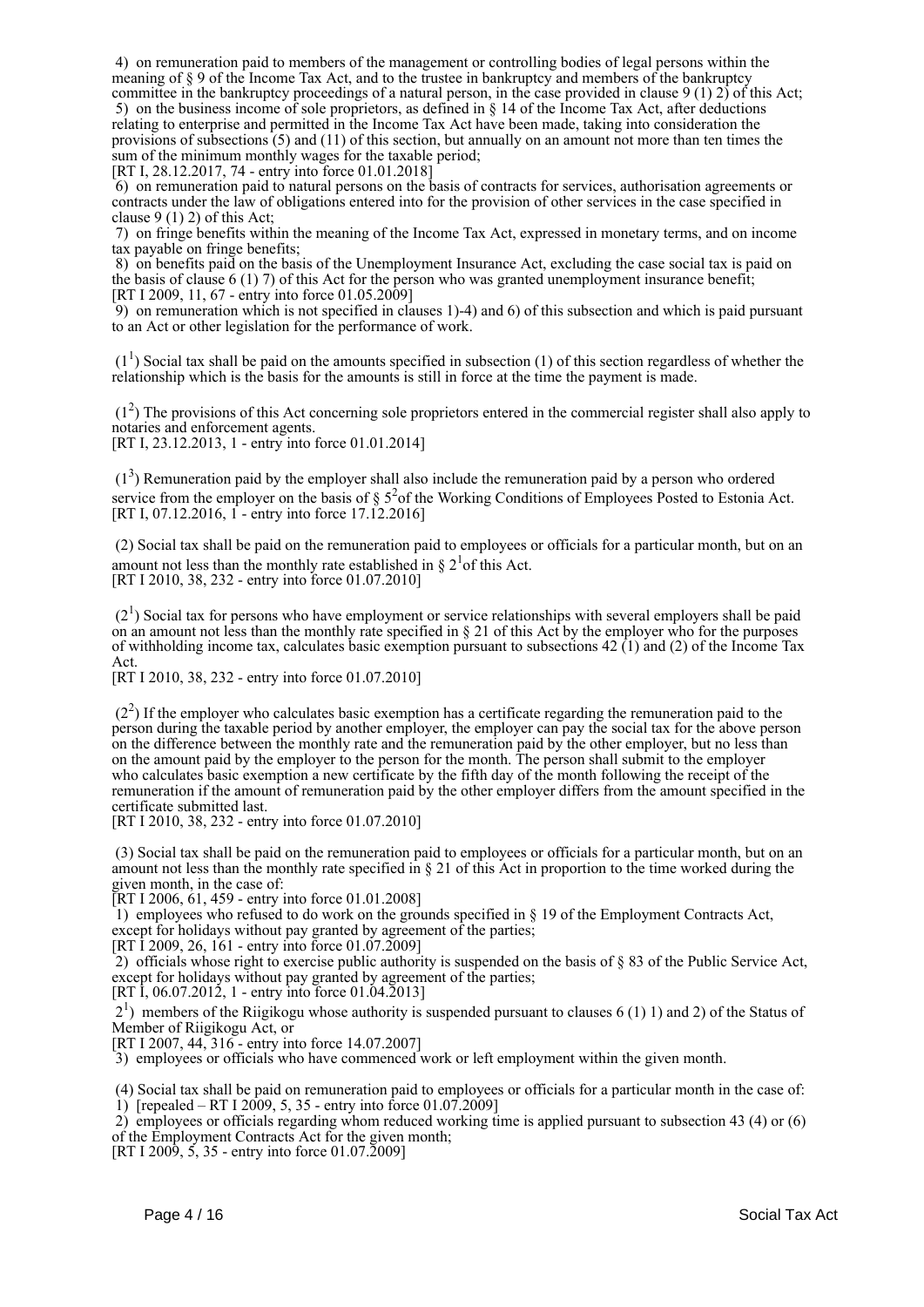3) employees or officials who raise as parent or guardian a child below 3 years of age or three or more children below 19 years of age;

[RT I 2006, 61, 459 - entry into force 01.01.2007]

4) employees or officials specified in clause  $5(4)5$  of the Health Insurance Act;

[RT I 2006, 61, 459 - entry into force 01.01.2007]

 5) within up to 12 months as of the commencement of work, employees or officials who for 12 months before the commencement of work were registered as unemployed for at least six months pursuant to § 6 of the Labour Market Services and Benefits Act;

[RT I 2010, 38, 232 - entry into force 01.07.2010]

 6) employees or officials who receive pension from the Estonian state or pursuant to social security agreements or the legislation of the European Union on the coordination of social security systems (hereinafter *persons receiving state pension*) or who have been established to have partial or no work ability pursuant to the Work Ability Allowance Act (hereinafter *persons with partial or no work ability*).

[RT I, 13.12.2014, 1 - entry into force 01.07.2016, entry into force changed [RT I, 17.12.2015, 1]]

7) municipal council members.

[RT I, 28.12.2017, 74 - entry into force 01.01.2018]

 8) a crew member to the extent of 750 euros per each month worked if the remuneration has been received from employment on a ship complying with the conditions specified in subsection 13 (5) of the Income Tax Act. In the month of the commencement or termination of the employment of a crew member or in the case specified in § 19 of the Employment Contracts Act, the remuneration shall be calculated in proportion to the number of days worked.

[RT I, 28.02.2020, 2 - entry into force 01.07.2020]

 (5) Sole proprietors shall pay social tax annually on the amount not less than the 12-fold monthly rate specified in  $\S 2<sup>1</sup>$  of this Act, except the following cases:

1) in the cases provided for in subsections  $(6)$ ,  $(7)$ ,  $(8)$  and  $(10)$  of this section;

 2) a sole proprietor has been a person receiving state pension or a person with partial or no work ability throughout the whole taxable period;

 3) a sole proprietor has been a person considered equal to an insured person on the basis of clause 5 (4) 5) of the Health Insurance Act throughout the whole taxable period.

[RT I, 28.12.2017, 74 - entry into force 01.01.2018]

(6) Sole proprietors shall pay social tax in proportion to:

 1) the number of days of registration as the sole proprietor if they have been entered in the commercial register or deleted from the commercial register during the taxable period;

 2) the number of days preceding the time of becoming a person receiving state pension or a person with partial or no work ability if they have become a person receiving state pension or a person with partial or no work ability during the taxable period;

 3) the number of days following the termination of the status of a person receiving state pension or a person with partial or no work ability if their right to receive a state pension or the status of a person with partial or no work ability has terminated during the taxable period;

 4) the number of days preceding the creation of the status a person considered equal to an insured person on the basis of clause 5 (4) 5) of the Health Insurance Act if their right to be a person considered equal on the basis of clause 5 (4) 5) of the Health Insurance Act has been created during the taxable period;

 5) the number of days following the termination of the status of a person considered equal to an insured person on the basis of clause 5 (4) 5) of the Health Insurance Act if their right to be a person considered equal on the basis of clause 5 (4) 5) of the Health Insurance Act has terminated during the taxable period. [RT I, 28.12.2017, 74 - entry into force 01.01.2018]

(7) If social tax for a sole proprietor is also paid by his or her employer or, based on  $\S 6$  of this Act, the state, city or rural municipality, and if the person's business income is less than the 12-fold monthly rate specified in

 $\S 2<sup>1</sup>$  of this Act, the amount of social tax payable on the basis of the person's business income may be less than the amount of tax calculated on the basis of the above sum on the condition that the total amount of social tax payable for him or her by the employer or, based on § 6 of this Act, the state, city, rural municipality or a legal person and payable on the basis of the business income is at least equal to the amount of tax calculated on the basis of the above sum.

[RT I, 10.01.2014, 2 - entry into force 20.01.2014]

 (8) A sole proprietor who, pursuant to subsection 3 (3) of the Commercial Code, has notified the registrar of the commercial register of the suspension of the activities or the starting date and final date of the temporary or seasonal activity, and a notary, sworn translator and enforcement agent in whose respect the same information has been communicated to the Tax and Customs Board pursuant to  $\S 20<sup>1</sup>$  of the Taxation Act shall pay social tax in proportion to the number of days of business activities.

[RT I, 28.12.2017, 74 - entry into force 01.01.2018]

 (9) Income received on the business account is subject to taxation pursuant to the Simplified Business Income Taxation Act.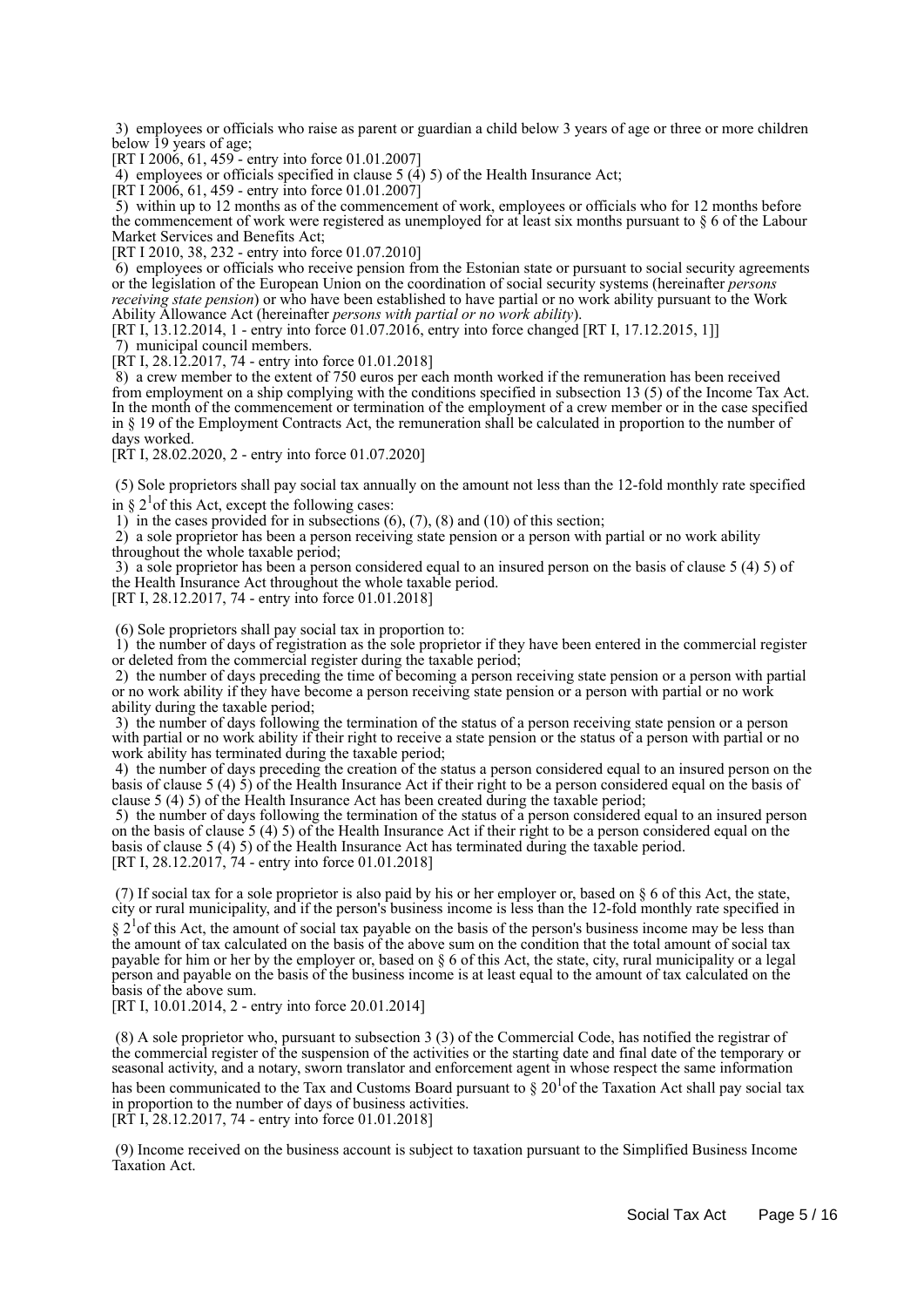[RT I, 07.07.2017, 2 - entry into force 01.01.2018]

 (10) Sole proprietors who are temporarily incapacitated for work for the purposes of the Health Insurance Act are entitled to pay social tax in proportion to the number of days of business activities, if they have submitted to the Tax and Customs Board the information regarding the periods of their temporary incapacity for work. [RT I, 28.12.2017, 74 - entry into force 01.01.2018]

 (11) Social tax is calculated on income not subject to income tax on the basis on subsection 14 (10) of the Income Tax Act from the business gains calculated on the basis of the legislation governing the charging of foreign income tax, taking account of the provisions of subsections  $14(5^3)$ – $(5^5)$  of the Income Tax Act. [RT I, 28.12.2017, 74 - entry into force 01.01.2018]

## **§ 2<sup>1</sup> . Monthly rate of social tax**

 The monthly rate providing the basis for the payment of social tax shall be established in the state budget for a budgetary year. The monthly rate established in the state budget shall not be less than the minimum wages established by the Government of the Republic that was in force on 1 July of the year preceding a budgetary year.

[RT I 2009, 5, 35 - entry into force 01.07.2009]

#### **§ 3. Amounts on which social tax is not imposed**

 Social tax is not imposed on the following amounts paid or benefits given to persons specified in subsection 2 (1) of this Act:

1) payments specified in clauses 13 (3) 1)–2<sup>3</sup>), 6) and 14) and clauses 31 (1) 7) and 8) of the Income Tax Act;  $[\overline{RT}I, \overline{28.12.20}I7, \overline{74}$  - entry into force  $01.01.2018]$ 

 2) payments to residents of a receiving state who are employed in a foreign mission of Estonia unless otherwise provided by an international agreement;

3) sickness benefit meeting the conditions provided for in  $\S 12<sup>2</sup>$  of the Occupational Health and Safety Act which is paid for the second until the fifth calendar day of sickness or injury of an employee and which does not exceed the average wages of an employee, and expenses incurred by the employer in order to ensure occupational health and safety of employees based on subsection 13 (1) of the Occupational Health and Safety Act;

[RT I, 29.12.2020, 2 - entry into force 01.01.2021]

4) payments made pursuant to  $\S 3$  of the President of the Republic Official Benefits Act,  $\S 31<sup>1</sup>$ of the Government of the Republic Act and subsection 62 (1) of the Foreign Service Act;

[RT I 2010, 1, 2 - entry into force 01.01.2014 (entry into force amended RT I, 29.12.2012, 1)]

5) wage compensation paid for additional holiday days and breaks for feeding a child provided for in § 66 and

135 of the Employment Contracts Act and subsection 10 (5) of the Occupational Health and Safety Act;

[RT I 2010, 38, 232 - entry into force 01.07.2010 - applied retroactively as of 1 June 2009]

6) [repealed – RT I, 11.07.2014, 5 - entry into force 01.01.2015]

7) remuneration specified in clauses  $2(1)$  1) and 6) of this Act paid to non-residents by an Estonian resident within the meaning of subsections 6 (3) and (5) of the Income Tax Act if the work is done in a foreign state; 8) amounts payable to persons who are in custodial institutions on the basis of court judgments;

 9) payments made to members of the Riigikogu pursuant to §§ 30, 31, 33 and 34 of the Status of Member of Riigikogu Act;

[RT I 2007, 44, 316 - entry into force 14.07.2007]

10) [repealed - RT I, 10.07.2012, 2 - entry into force 01.04.2013]

11) [repealed - RT I 2002, 111, 662 - entry into force 01.01.2003]

 12) remuneration paid to non-residents who operate as sole proprietors in a foreign state and who certify that social security charges or contributions are paid on such remuneration in that foreign state;

13) amounts paid on the basis of subsection 14 (1) of the Health Insurance Act;

 14) cost of meals given free of charge to members of the Defence Forces during military training or training exercises, international military operations, on board an aircraft or warship belonging to the Defence Forces; [RT I, 10.07.2012, 2 - entry into force 01.04.2013]

15) payments which pursuant to an international agreement are exempt from tax in Estonia;

[RT I, 01.06.2013, 1 - entry into force 01.07.2013]

16) compensation for uniform of police officers payable on basis of subsection  $37<sup>1</sup>(8<sup>1</sup>)$  of the Police and Border Guard Act;

[RT I, 19.03.2015, 2 - entry into force 29.03.2015]

17) compensation specified in clause 13 (3) 17) of the Income Tax Act;

[RT I, 17.12.2015, 2 - entry into force 01.01.2016]

 18) calculated sickness benefit accounted for the second until the fifth day of sickness or injury and meeting the requirements provided for in  $\S 12^2$  of the Occupational Health and Safety Act, which corresponds to the sole proprietor's average income per calendar day subject to social tax of the previous year, taking account of the provisions of subsection  $2(5)$  of this Act.

[RT I, 29.12.2020, 2 - entry into force 01.01.2021]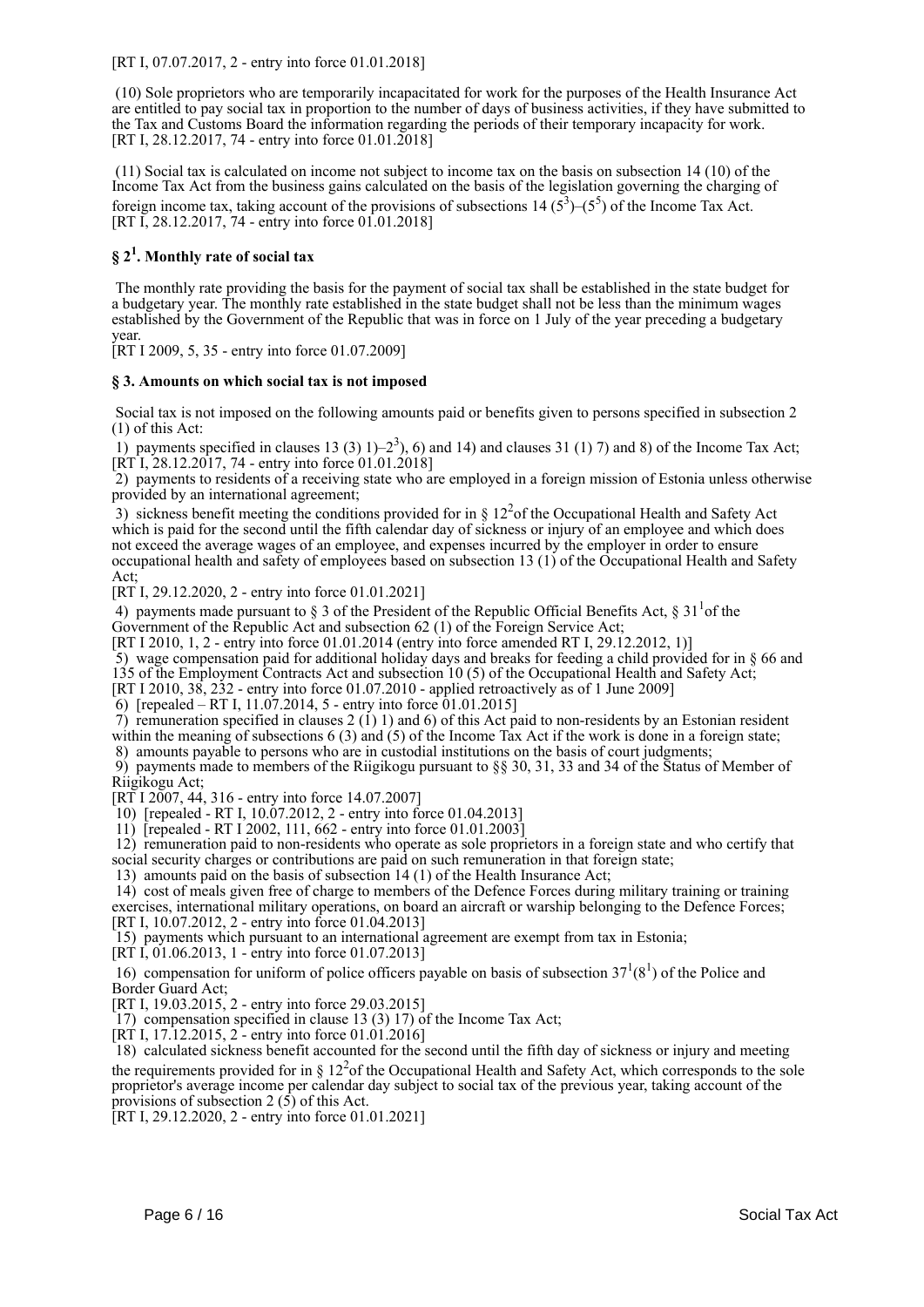#### **§ 4. Payers of social tax**

Social tax shall be paid by:

- 1) resident legal persons;
- 2) natural persons;

3) non-residents who have a permanent establishment in Estonia or who make payments specified in

subsection 2 (1) of this Act;

4) state, rural municipality and city authorities;

5) the state, rural municipality or city in the cases specified in § 6 of this Act.

[RT I 2004, 89, 604 - entry into force 01.04.2005]

#### **§ 5. Insurable persons**

 For the purposes of this Act, an insurable person is a person who has received remuneration, income or a benefit specified in subsection 2 (1) of this Act and for whom a payer of social tax is required to pay social tax or who pays social tax for himself or herself, or a person specified in  $\S$  6 and 6<sup>1</sup> of this Act. [RT I 02.07, 2012, 8 - entry into force  $01.08.2012$ ]

#### **§ 6. Special cases of paying social tax**

(1) The state or legal persons in public law shall pay social tax for the following persons:

[RT I 2009, 26, 161 - entry into force 28.05.2009, applied retroactively as of 1 May 2009]

 1) one parent, guardian or foster parent residing in Estonia and raising a child below 3 years of age residing in Estonia, or person who uses parental leave instead of a parent and who is raising a child below 3 years of age in Estonia;

[RT I, 28.11.2017, 2 - entry into force 01.01.2018]

<sup>1</sup>) one non-working parent residing in Estonia who is raising three or more children below 19 years of age residing in Estonia, at least one of whom is below 8 years of age;

 2) person receiving spousal allowance on the basis of § 67 of the Foreign Service Act and § 46 of the Public Service Act;

[RT I, 06.07.2012, 1 - entry into force 01.04.2013]

 21 ) officials appointed to positions or office in structural units of international defence organisations or nonworking spouses accompanying persons in active service of the Defence Forces who do not receive state pension and who are not persons with partial or no work ability;

[RT I, 13.12.2014, 1 - entry into force 01.07.2016 (entry into force changed - RT I, 17.12.2015, 1)]

 22 ) during the term of office of the President of the Republic and after the expiry of the term of office of the President of the Republic, non-working spouse of the President of the Republic who do not receive state pension and who are not persons with partial or no work ability;

[RT I, 13.12.2014, 1 - entry into force 01.07.2016 (entry into force changed - RT I, 17.12.2015, 1)]

3) conscripts or persons in alternative service;

[RT I,  $10.07.2012$ , 2 - entry into force 01.04.2013]

3<sup>1</sup>) persons who incurred temporary incapacity for work during compulsory military service, reserve service or alternative service unless social tax is paid for the person on another basis provided for in subsection 2 (1) of this Act or this subsection;

[RT I, 10.07.2012, 2 - entry into force 01.04.2013]

 32 ) non-working spouses accompanying persons in active service of the Defence Forces seconded to a foreign state on a long-term basis for the performance of state functions who do not receive state pension and who are not persons with partial or no work ability;

 $[RT\overline{1}, 13.12.201\overline{4}, 1$  - entry into force 01.07.2016 (entry into force changed - RT I, 17.12.2015, 1)]

 33 ) persons who terminated the conscript service for the purposes of clause 56 (1) 1) of the Military Service Act for two months following the day of release from the conscript service, excluding the case when social tax is paid for the person or by the person himself or herself on the basis provided for in subsection 2 (1) of this Act or another basis provided for in this section or if he or she is an insured person on the basis of subsection 5 (4) of the Health Insurance Act;

[RT I, 27.12.2016, 4 - entry into force 01.01.2018]

4) [repealed - RT I 2008, 58, 329 - entry into force 01.03.2009]

 5) employees of a company, non-profit association, foundation or sole proprietor who are persons with partial or no work ability and for payment of social tax for whom the employer has submitted a corresponding application on the conditions provided for in subsection (3) of this section;

[RT I, 17.12.2015, 1 - entry into force 01.07.2016]

 $\overline{6}$ ) persons receiving unemployment allowance if the state does not pay social tax for them pursuant to clause 7) of this subsection;

[RT I 2006, 61, 459 - entry into force 01.01.2007]

 61 ) persons registered as unemployed pursuant to § 6 of the Labour Market Services and Benefits Act if social tax is not paid for them pursuant to clause 6) or 7) of this subsection or pursuant to clause 2 (1) 8) of this Act or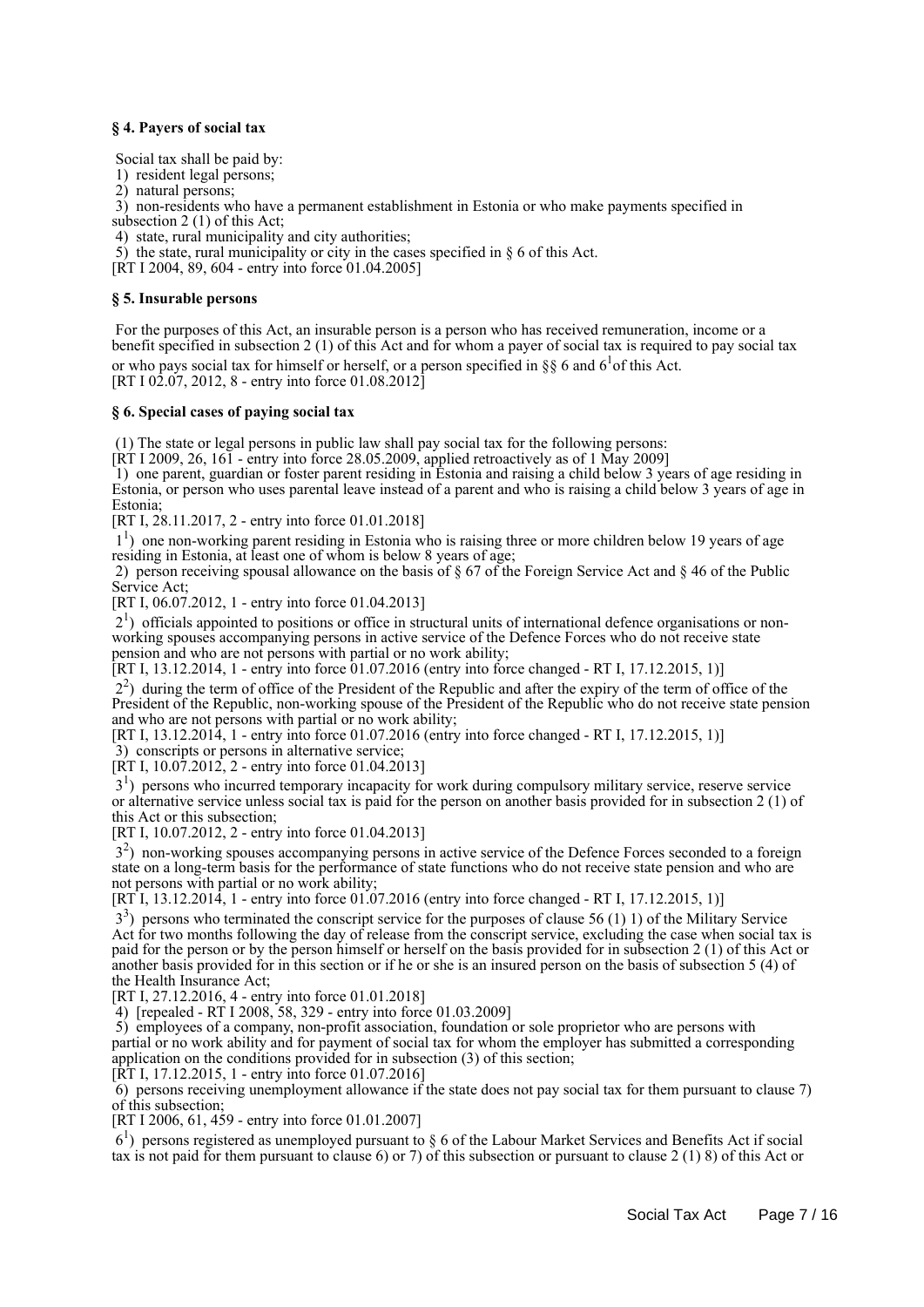if they have been granted a flexible old-age pension on the basis of the State Pension Insurance Act; he person has been;

[RT I, 03.01.2019, 1 - entry into 01.01.2021]

 7) non-working persons who have participated in the elimination of the effects of a nuclear disaster, a nuclear test or an accident at a nuclear power station who do not receive state pension and who are not persons with partial or no work ability;

[RT I, 13.12.2014, 1 - entry into force 01.07.2016 (entry into force changed - RT I, 17.12.2015, 1)]

8) dependent spouses of persons specified in clause  $5(2)$  1), 2), 4), 5) or  $5^1$ ) or subsection 5 (3) of the Health Insurance Act, who are raising at least one child under 8 years of age or at least one child of 8 years of age until the child completes the first grade at school or at least three children under 16 years of age and for whom or for

whose spouse the state does not pay social tax on the basis of clause 1) or  $1^1$ ) of this subsection;

[RT I, 26.10.2018, 1 - entry into force 05.11.2018]

9) persons receiving social benefits granted on the basis of § 140 the Social Welfare Act;

[RT I, 30.12.2015, 5 - entry into force 01.01.2016]

 10) one parent, guardian or foster parent residing in Estonia who is raising in Estonia seven or more children below 19 years of age residing in Estonia;

[RT I, 28.11.2017,  $\Sigma$  - entry into force 01.01.2018]

 11) persons participating in labour market training with the duration of at least 80 hours provided for in § 13 of the Labour Market Services and Benefits Act, work practice provided for in § 15 or coaching for working life provided for in § 17 unless the state pays social tax for them pursuant to clause 6),  $6^1$ ) or 7) of this subsection or pursuant to clause 2 (1) 8) of this Act or if they have been granted a flexible old-age pension on the basis of the State Pension Insurance Act;

[RT I, 03.01.2019, 1 - entry into 01.01.2021]

12) [repealed - RT I 2006, 61, 459 - entry into force 01.01.2007]

 13) persons who are granted the allowance of a rescue worker waiting for old-age pension on the basis of § 19 of the Rescue Service Act;

[RT I 2008, 8, 57 - entry into force 01.03.2008]

 14) persons who receive a Doctoral allowance pursuant to the terms and conditions provided for in subsection 5 (3) and subsection 41 (1) of the Study Allowances and Study Loans Act;

[RT I, 05.12.2014, 2 - entry into force 01.09.2015]

 15) unemployed persons enjoying international protection residing in Estonia who are of pensionable age for the purposes of § 7 of the State Pension Insurance Act and who do not receive a state pension granted in Estonia. [RT I,  $\overline{06.04.2016}$ , 1 - entry into force 01.05.2016]

 $(1<sup>1</sup>)$  Rural municipalities or cities shall pay social tax for persons residing in Estonia who:

 1) care for a disabled person pursuant to § 26 of the Social Welfare Act and to whom a rural municipality or city government pays allowance for taking care of a disabled person and who neither work nor are persons receiving state pension nor persons with partial or no work ability, or [RT I, 30.12.2015, 5 - entry into force 01.07.2016]

 2) care for a disabled child and to whom a rural municipality or city government pays allowance for taking care of a disabled child and who neither work nor are persons receiving state pension nor persons with partial or no work ability.

[RT I, 13.12.2014, 1 - entry into force 01.07.2016 (entry into force changed - RT I, 17.12.2015, 1)]

 $(1<sup>2</sup>)$  An artistic association shall pay social tax for a creative person engaged in a liberal profession to whom the artistic association pays the support for creative activity on the basis of § 18 of the Creative Persons and Artistic Associations Act. The Ministry of Culture shall pay the support for creative activity on the basis of § 19 of the Creative Persons and Artistic Associations Act. [RT I, 17.04.2021, 3 - entry into force 18.04.2021]

(2) In the special cases of paying social tax, social tax is paid on the monthly rate specified in  $\S 2<sup>1</sup>$  of this Act, excluding the cases specified in subsections  $(2^1)$ ,  $(2^2)$ ,  $(2^4)$  and  $(2^5)$  of this section. [RT I, 17.04.2021, 3 - entry into force 18.04.2021]

 $(2<sup>1</sup>)$  The social tax payable for persons specified in clause (1) 10) of this section shall be calculated on the amount of benefit specified in subsection 21 (3) of the Family Benefits Act. If the monthly rate specified in §  $2<sup>1</sup>$ of this Act is larger than the benefit specified in this subsection, social tax shall be paid on the monthly rate. [RT I, 08.07.2016, 1 - entry into force 01.07.2017]

 $(2<sup>2</sup>)$  The social tax payable for persons specified in clause (1) 2) of this section is calculated on the spousal allowance specified in that clause.

 $(2<sup>3</sup>)$  Social tax shall be paid for a person specified in clause (1) 3<sup>1</sup>) of this section during the temporary incapacity for work, but no longer than five months as of the release of the person from compulsory military service, reserve service or alternative service. [RT I, 10.07.2012, 2 - entry into force 01.04.2013]

 $(2<sup>4</sup>)$  The social tax payable for persons specified in clause (1) 14) of this section is calculated on the size of a Doctoral allowance established annually by the state budget.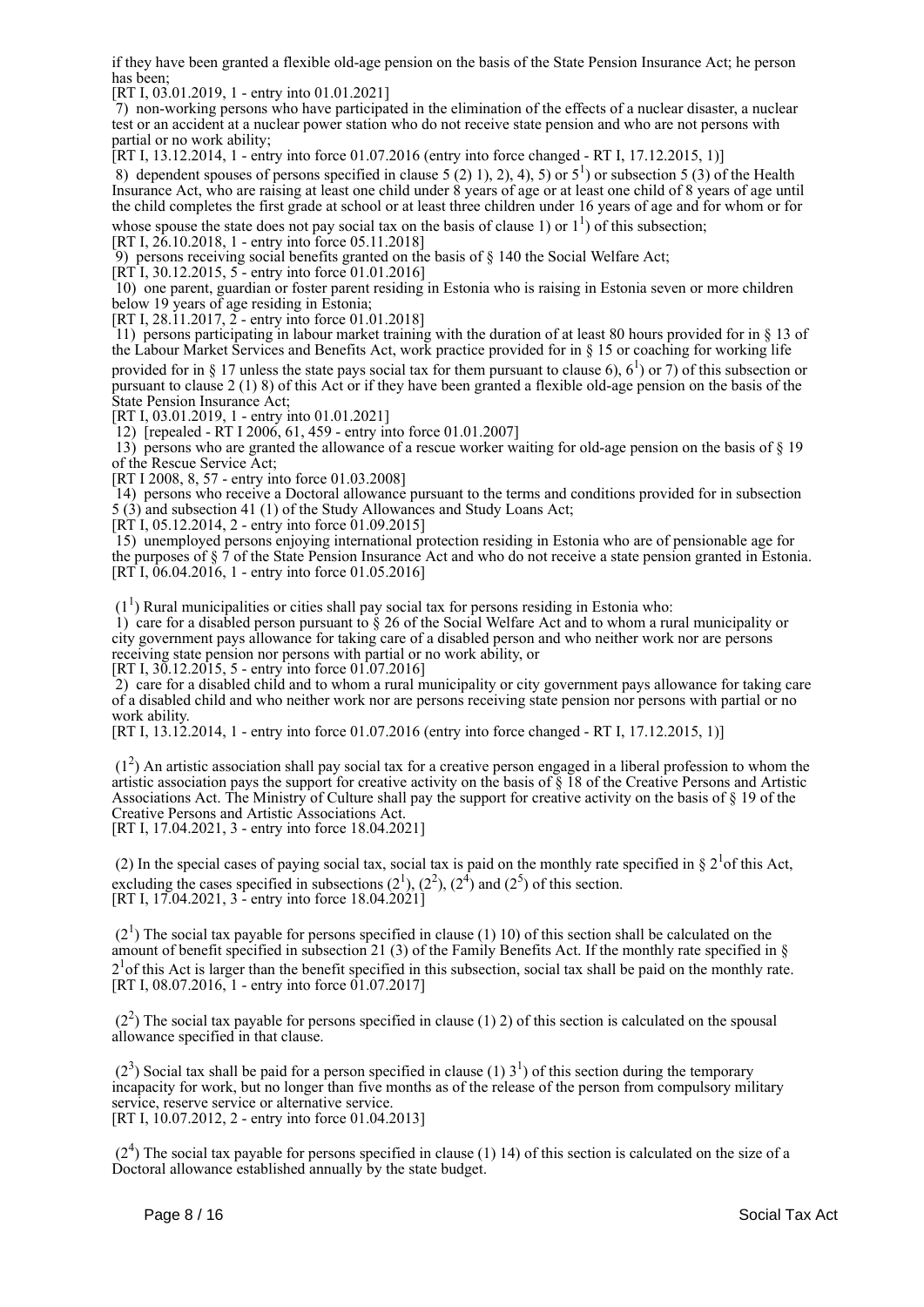[RT I, 05.12.2014, 2 - entry into force 01.09.2015]

 $(2<sup>5</sup>)$  If an artistic association pays the support for creative activity to a creative person pursuant to the procedure provided for in subsection 18 (2) of this Act, the social tax shall be calculated on the amount of the support for creative activity paid.

[RT I, 17.04.2021], 3 - entry into force 18.04.2021]

 (3) The social tax on the part of remuneration specified in clause 2 (1) 1) of this Act paid to persons specified in clause  $(1)$  5) of this section exceeding the monthly rate specified in § 21 of this Act shall be paid by the company, non-profit association, foundation or sole proprietor specified in clause (1) 5) of this section. If a person specified in clause  $(1)$  5) of this section is in an employment relationship with several companies, non-profit associations, foundations or sole proprietors specified in the same clause, then the legal person in public law shall pay the social tax for the employer who, for the purposes of withholding income tax, calculates basic exemption pursuant to subsections 42 (1) and (2) of the Income Tax Act. If the person has not submitted an application for calculating basic exemption to any of the employers, he or she shall choose by a written declaration one employer for whom the legal person in public law shall pay the social tax. [RT I, 13.12.2014, 1 - entry into force 01.07.2016 (entry into force changed - RT I, 17.12.2015, 1)]

 $(3<sup>1</sup>)$  The social tax for the person specified in clause (1) 6<sup>1</sup>) of this section shall be paid as of the 31<sup>st</sup>day as of his or her registration as unemployed. [RT I 2006, 61, 459 - entry into force 01.01.2007]

(4) The social tax specified in subsections (1) and ( $1<sup>1</sup>$ ) of this section shall be paid by the authority or legal person in public law for which the corresponding expenditure is prescribed in the state, rural municipality or city budget. The social tax specified in subsection  $(1^2)$  of this section shall be paid by an artistic association or the Ministry of Culture, which pays the support for creative activity on the basis of the Creative Persons and Artistic Associations Act. The procedure for payment of the social tax shall be established by the minister responsible for the area.

[RT I, 17.04.2021, 3 - entry into force 18.04.2021]

 (5) The Estonian National Social Insurance Board shall apply the provisions of the General Part of the Social Code Act to the social protection provided for in this section. [RT I, 08.07.2016, 1 - entry into force 01.01.2017]

## **§ 6<sup>1</sup> . Special case of paying social tax by sole proprietors**

(1) A sole proprietor, except for persons specified in subsection 2  $(1^2)$  of this Act, shall pay social tax for the spouse who is entered in the employment register as the spouse participating in the activity of the sole proprietor's enterprise.

 $[RT I, 07.12.2018, 1 -$  entry into force 17.12.2018]

 (2) The sole proprietor shall pay social tax for the spouse participating in the activity of the sole proprietor's enterprise on the monthly rate specified in  $\S 2<sup>1</sup>$  of this Act, except for the case provided for in subsection (4) of this section and in case:

 1) the sole proprietor has entered during the taxable period the spouse participating in the activity of the sole proprietor's enterprise in the employment register or deleted the spouse from the register;

[RT I, 07.12.2018, 1 - entry into force 17.12.2018]

 2) the spouse participating in the activity of the sole proprietor's enterprise throughout the entire taxable period has been a person receiving state pension or a person with partial or no work ability or has become such person during the taxable period, or

[RT I, 13.12.2014, 1 - entry into force 01.07.2016 (entry into force changed - RT I, 17.12.2015, 1)]

 3) a certificate of incapacity has been issued to the spouse participating in the activity of the sole proprietor's enterprise in respect to the taxable period or a part thereof.

 (3) In the cases specified in clauses (2) 1)–3) of this section, the social tax shall be paid for the taxable period in proportion to:

 1) the number of days entered in the register as the spouse participating in the activity of the sole proprietor's enterprise;

 2) the number of days preceding the time of becoming a person receiving state pension or a person with partial or no work ability, or

[RT I, 13.12.2014, 1 - entry into force 01.07.2016 (entry into force changed - RT I, 17.12.2015, 1)] 3) the number of days preceding and following the period specified in the certificate of incapacity.

 (4) A sole proprietor who, pursuant to subsection 3 (3) of the Commercial Code, has notified the registrar of the commercial register of the suspension of the activities or the starting date and final date of the temporary or seasonal activity, or who is deleted from the commercial register, shall pay the social tax for the spouse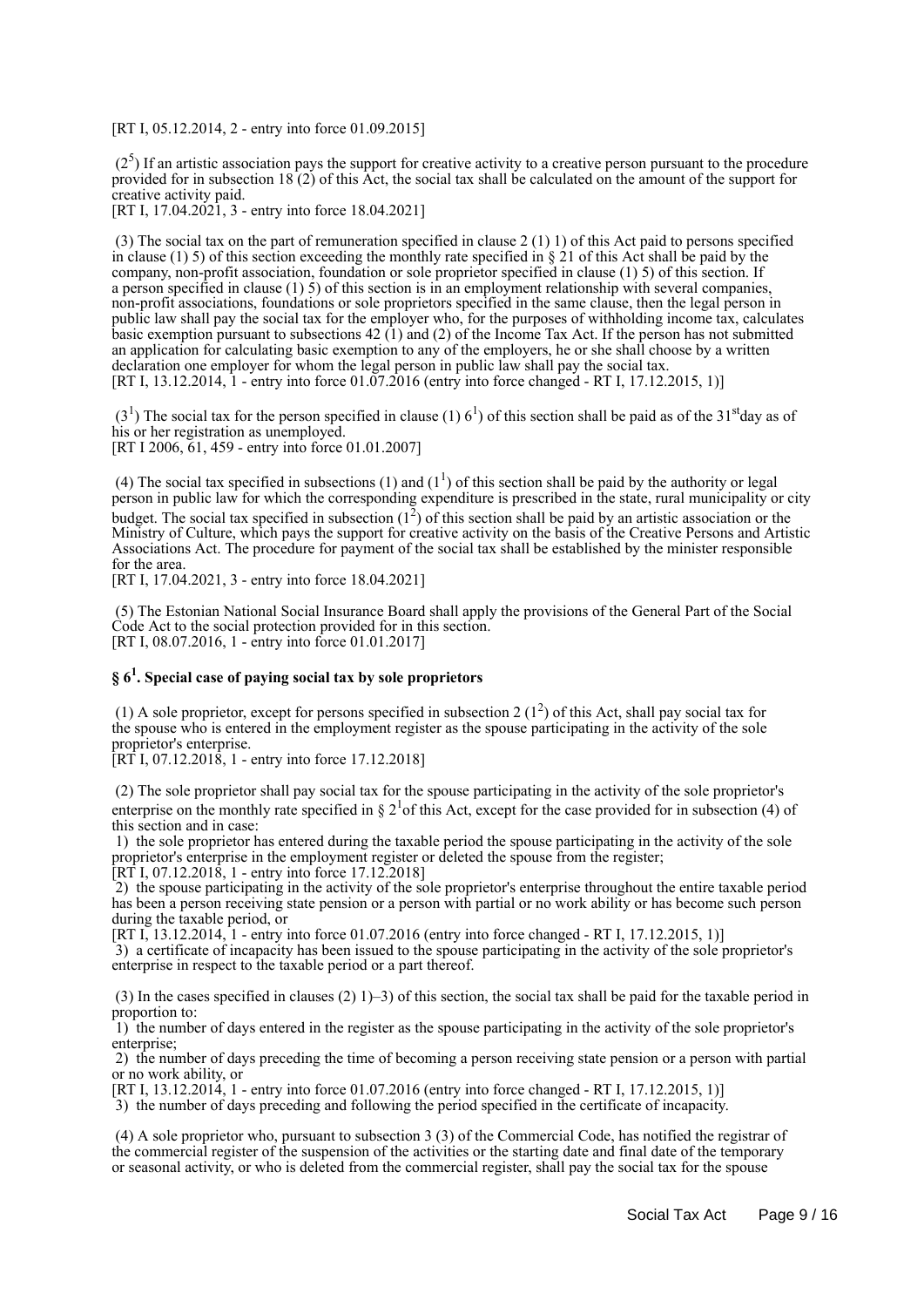participating in the activity of the sole proprietor's enterprise in proportion to the number of days of business activities during the taxable period.

[RT I, 02.07.2012, 8 - entry into force 01.08.2012]

## **§ 6<sup>2</sup> . Special procedure for payment of social tax on wages and other remuneration paid to crew members**

 (1) For the purposes of Article 107 (1) of the Treaty on the Functioning of the European Union, State aid is the difference between social tax calculated on the wages or other remuneration paid to a crew member at the tax rate specified in subsection 7 (1) of this Act and the social tax calculated on the amount specified in clause 2 (4) 8) of this Act at the tax rate specified in subsection 7  $(2^1)$ . The granting of State aid is governed by the Guidelines on State aid to Maritime Transport and the relevant European Commission authorising the grant of State aid. The beneficiary of State aid is a person specified in  $\S$  4, who pays social tax at the rate and on the amount specified in subsection 7  $(2^1)$ .

[RT I, 04.03.2019, 1 – entry into force 01.07.2020, entry into force amended [RT I, 28.02.2020, 2]]

(2) The beneficiary of State aid shall not:

 1) be an undertaking in difficulty within the meaning of the European Commission Guidelines on State aid granted for rescuing and restructuring of non-financial undertakings in difficulty;

 2) havefailed to perform the obligation to repay State aid declared illegal and incompatible with the internal market on the basis of the European Commission decision.

[RT I, 04.03.2019, 1 - entry into force 01.07.2020, j entry into force amended [RT I, 28.02.2020, 2]]

 (3) The Ministry of Economic Affairs and Communications or an authority authorised thereby shall calculate the amount of State aid on the basis of the appropriate information received from the Tax and Customs Board and enter the information in the register of State aid and de minimis aid provided for in  $\S 49<sup>2</sup>$  of the Competition Act, as well as exercise supervision over the compliance with State aid rules specified in subsection (1) of this section.

[RT I, 04.03.2019, 1 - entry into force 01.07.2020, entry into force amended [RT I, 28.02.2020, 2]]

 (4) State aid procedure specified in this section shall be applied until the conditions specified in subsection (2) of this section and subsections 13 (5) and (6) of the Income Tax Act are met, but no longer than the expiry of the relevant European Commission decision authorizing the granting of State aid. In the event of non-compliance with the requirements for the implementation of State aid, the right to re-apply State aid after the expiry of the relevant European Commission decision authorizing the granting of State aid, provided that the European Commission has granted a new State aid authorization and the conditions for State aid implementation are met. [RT I, 28.02.2020, 2 - entry into force. 01.07.2020]

#### **§ 7. Tax rate**

(1) The rate of social tax is 33 per cent of the taxable amount.

(2) [Repealed – RT I 2003, 88, 587 - entry into force 01.01.2004]

 $(2<sup>1</sup>)$  The social tax rate on the amount specified in clause 2 (4) 8) of this Act is 20 per cent. [RT I, 04.03.2019, 1 – entry into force 01.07.2020, entry into force amended [RT I, 28.02.2020, 2]]

(3) In the cases provided for in clauses 6 (1)  $3^1$ ,  $3^2$ ,  $3^3$ , 6,  $6^1$ , 8, 9, 9, 11, 13) and 15) of this Act and in the case of the unemployment insurance benefits provided for in the Unemployment Insurance Act, the rate of social tax is 13 per cent of the taxable amount. [RT I, 27.12.2016, 4 - entry into force 01.01.2018]

#### **§ 8. Taxable period**

(1) The taxable period for social tax is one calendar month.

 (2) The taxable period for social tax on the business income of a sole proprietor is one calendar year. [RT I 2002, 111, 662 - entry into force 01.01.2003]

#### **§ 9. Procedure for payment of social tax**

(1) Payers of social tax provided for in §§ 4 and 6 of this Act are required to:

 1) calculate social tax for every insurable person on amounts provided for in clauses 2 (1) 1)-4), 6), 8) and 9) of this Act which are subject to social tax, and pay social tax at the rate specified in  $\S$  7, having regard to the provisions of clause 2) of this subsection;

 2) pay social tax on amounts provided for in clauses 2 (1) 4) and 6) of this Act which are subject to social tax, unless the recipient of the remuneration is entered in the commercial register as a sole proprietor and the remuneration is the business income of the recipient;

[RT I 2008, 60, 331 - entry into force 01.01.2009]

 3) pay social tax on fringe benefits and on income tax calculated on fringe benefits, without reference to each insurable person separately;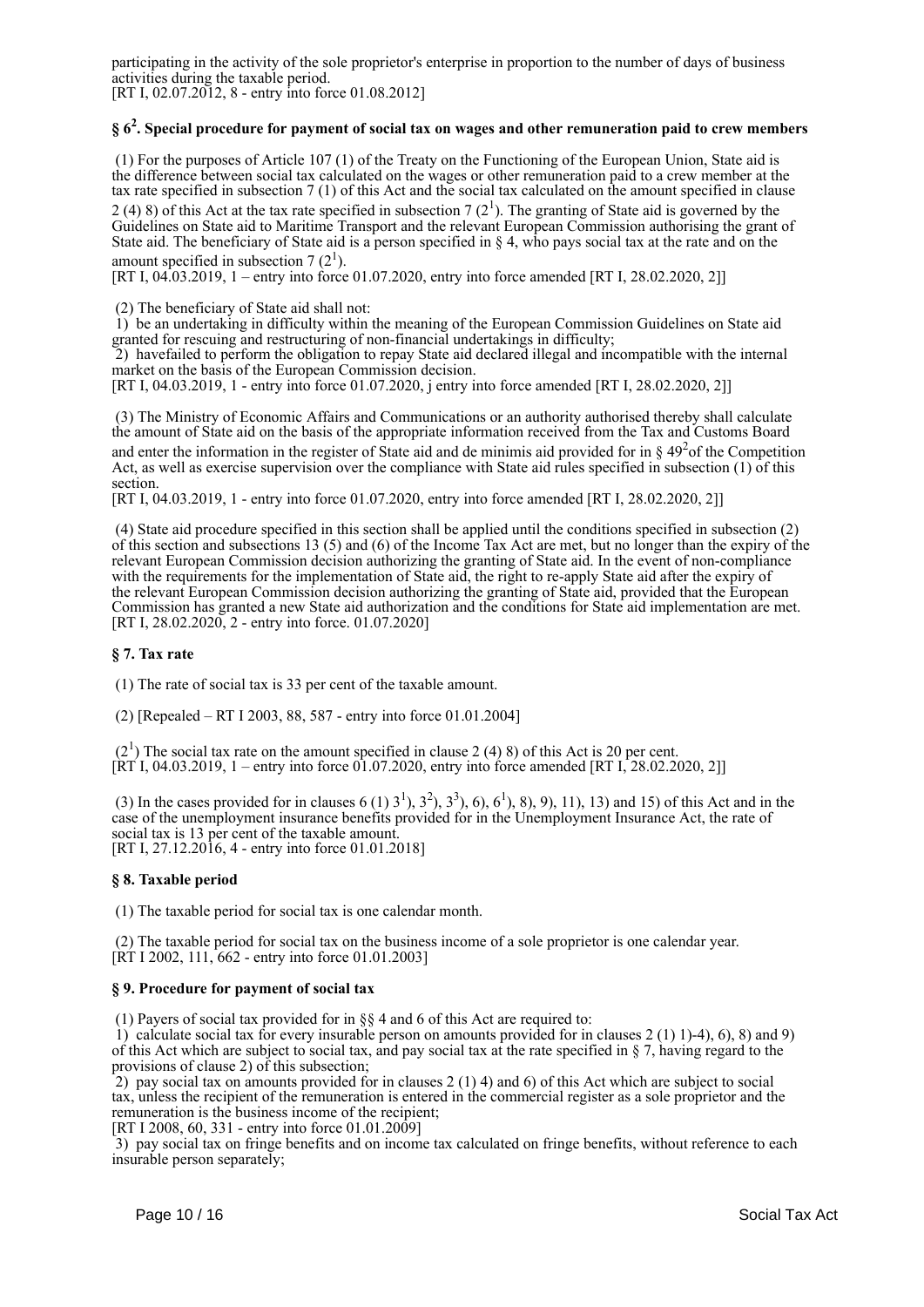4) transfer the social tax due to the bank account of the Tax and Customs Board by the tenth day of the month following the taxable period and submit the corresponding tax return to the Tax and Customs Board of the payers of social tax by the same date;

[RT I, 25.10.2012, 1 - entry into force 01.12.2012]

5) calculate the social tax payable pursuant to subsections 6 (1),  $(1^1)$  or  $(1^2)$  of this Act for every insurable person each month, and transfer it to the bank account of the Tax and Customs Board by the tenth day of the following month and submit the corresponding tax return to the Tax and Customs Board by the same date; [RT I, 10.01.2014, 2 - entry into force 20.01.2014]

 6) issue, at the request of a person to whom amounts which are subject to social tax have been paid or for whom social tax has been paid pursuant to subsection 6 (1), (11) or ( $1^2$ ) of this Act, a certificate to the person concerning such amounts and the social tax calculated. [RT I, 10.01.2014, 2 - entry into force 20.01.2014]

 $(1<sup>1</sup>)$  In case a taxpayer has been declared bankrupt, the declaration specified in clause (1) 4) of this section shall be submitted separately for the part of taxable period preceding the declaration of bankruptcy and the part of the taxable period following the declaration of bankruptcy. [RT I, 18.11.2010, 1 - entry into force 01.01.2011]

 $(1<sup>2</sup>)$  A sole proprietor is required to calculate in respect to the spouse participating in the activity of the sole proprietor's enterprise the social tax payable on the basis of  $\S 6^1$  of this Act, to transfer it to the bank account of the Tax and Customs Board by the tenth day of the month following the taxable period and to submit the corresponding tax return to the Tax and Customs Board by the same date. [RT I,  $02.07.2012$ , 8 - entry into force 01.08.2012]

(2) [Repealed – RT I 2001, 59, 359 - entry into force 01.01.2003]

(3) Sole proprietors are required to:

 1) pay social tax for the current quarter during the taxable period as advance payments into the bank account of the Tax and Customs Board by the fifteenth day of the third month of each quarter in the amount calculated on the basis of triple the monthly rate specified in § 21 of this Act, except persons who have received state pension or persons with partial or no work ability or persons considered equal to an insured person on the basis of clause 5 (4) 5) of the Health Insurance Act throughout the whole quarter, and except in the cases provided for

in subsections (4), (5) and ( $5<sup>1</sup>$ ) of this section;

[RT I, 28.12.2017, 74 - entry into force 01.01.2018]

2) pay the additional amount of tax due specified in clause  $(6)$  1) of this section into the bank account of the Tax and Customs Board by 1 October.

(4) If social tax for a sole proprietor is also paid by the employer or, based on  $\S 6$  of this Act, the state, city, rural municipality or a legal person, the amount of advance payments made by him or her may be less than the amount of tax calculated on the basis of triple the monthly rate specified in  $\S 2<sup>1</sup>$  of this Act, if the total amount of social tax payable for him or her by the employer or, based on  $\S$  6 of this Act, the state, city, rural municipality or a legal person and of social tax payable by him or her as advance payments during the taxable period is equal to the amount of tax calculated on triple the monthly rate specified in  $\S 2<sup>1</sup>$ of this Act. Social tax paid by the employer or, on the basis of § 6 of this Act, the state, city, rural municipality or a legal person shall be be calculated in total from the beginning of the calendar year. [RT I, 28.12.2017, 74 - entry into force 01.01.2018]

(5) Sole proprietors shall make advance payments of social tax in proportion to:

 1) the number of days of registration as the sole proprietor if a sole proprietor has been entered in the commercial register or deleted from the commercial register during the quarter specified in clause (3) 1) of this section;

 2) the number of days preceding the time of becoming a person receiving state pension or a person with partial or no work ability if they have become a person receiving state pension or a person with partial or no work ability during the quarter specified in clause (3) 1) of this section;

 3) the number of days following the termination of the status of a person receiving state pension or a person with partial or no work ability if their right to receive a state pension or the status of a person with partial or no work ability has terminated during the quarter specified in clause (3) 1) of this section;

4) the number of days preceding the creation of the status a person considered equal to an insured person on the basis of clause 5 (4) 5) of the Health Insurance Act if their right to be a person considered equal on the basis of clause 5 (4) 5) of the Health Insurance Act has been created during the quarter specified in clause (3) 1) of this section;

 5) the number of days following the termination of the status of a person considered equal to an insured person on the basis of clause 5 (4) 5) of the Health Insurance Act if their right to be a person considered equal on the basis of clause 5 (4) 5) of the Health Insurance Act has terminated during the quarter specified in clause (3) 1) of this section.

[RT I, 28.12.2017, 74 - entry into force 01.01.2018]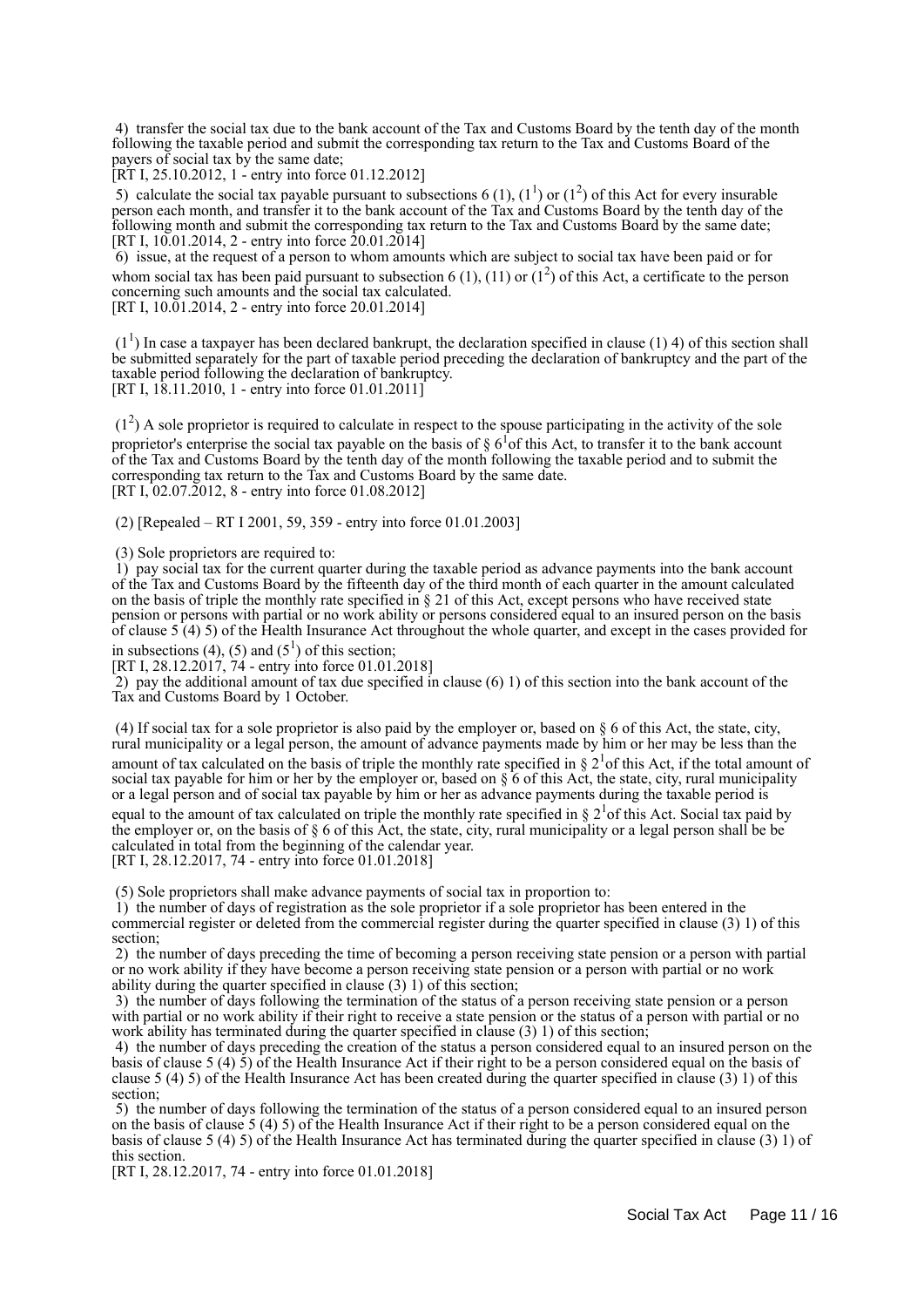$(5<sup>1</sup>)$  A sole proprietor who, pursuant to subsection 3 (3) of the Commercial Code, has notified the registrar of the commercial register of the suspension of the activities or the starting date and final date of the temporary or seasonal activity, and a notary, sworn translator and enforcement agent in whose respect the same information has been communicated to the Tax and Customs Board pursuant to  $\S 20<sup>1</sup>$ of the Taxation Act shall make advance payments in proportion to the number of days of business activities.  $[RT I, 28.12.2017, 74 - entry into force 01.01.2018]$ 

(6) The Tax and Customs Board is required to:

 1) calculate the additional amount of tax due on the basis of a natural person income tax return and information in the register of taxable persons, and issue a tax notice concerning the amount of tax due to a sole proprietor at least thirty days prior to the due date for payment of tax;

 2) refund overpaid amounts of social tax to the bank account indicated in a tax return by a sole proprietor by 1 October of the year following the taxable period, except in the cases prescribed in the Taxation Act.

 $(6<sup>1</sup>)$  A tax notice shall not be issued in the case of an electronically submitted tax return. The tax authority shall disclose the tax accounting in the e-service environment of the Tax and Customs Board "e-Tax Board/ e-Customs" and shall notify of the date of creation of obligations and possibilities to examine tax accounting in the environment "e-Tax Board/ e-Customs".

[RT I, 07.12.2018, 1 - entry into force 01.01.2019]

 (7) The standard format of tax returns and the procedures for the completion of tax returns and the calculation of tax shall be established by the minister responsible for the area.

 (8) The social tax of employees of such authorities whose staff, consolidated data or specific duties constitute a state secret shall be calculated pursuant to the procedure established by a regulation of the minister responsible for the area.

(9) [Repealed – RT I 2010, 22, 108 - entry into force 01.01.2011]

(10) [Repealed – RT I 2005, 36, 277 - entry into force 01.01.2006]

 (11) If the *Riigikogu*has not passed the state budget by the beginning of the budgetary year, social tax shall be paid based on at least the monthly rate established by the state budget for the previous budgetary year until the month when the state budget is passed, inclusive of the latter. [RT I 2006, 61, 459 - entry into force 01.01.2008]

#### **§ 10. Receipt of tax**

(1) Pursuant to clauses 9 (1) 4) and 5), subsection 9 ( $1^2$ ) and clauses 9 (3) 1) and 2) of this Act, the Tax and Customs Board shall transfer the received social tax into the state pension insurance funds and the state health insurance funds of the state budget within fifteen working days as of the receipt of the money. [RT I, 02.07.2012, 8 - entry into force 01.08.2012]

 (2) The proportion of social tax transferred into the state pension insurance funds is 20 per cent and the proportion of social tax transferred into the state health insurance funds is 13 per cent.

 (3) If, pursuant to the Funded Pensions Act, an insurable person specified in this Act is required to make contributions to a mandatory funded pension, social tax calculated on remuneration specified in clauses 2 (1) 1)-4), 6), 8) and 9) and clause 6 (1) 2) of this Act shall be transferred pursuant to subsection (4) of this section.  $[RT\overline{1}2006, 26, 193$  - entry into force 01.01.2007]

 $(3<sup>1</sup>)$  If, pursuant to the Funded Pensions Act, a sole proprietor is required to make contributions for a mandatory funded pension, social tax calculated on remuneration specified in clause 2 (1) 5) of this Act shall be transferred pursuant to subsection  $(4^1)$  of this section.

 (4) In the case provided for in subsection (3) of this section, the Tax and Customs Board shall transfer the received social tax into the state pension insurance funds and the state health insurance funds of the state budget and to the bank account of the registrar of the pension register within fifteen working days. The share of social tax transferred into the state pension insurance funds shall be 16 per cent, the share of social tax transferred into the state health insurance funds shall be 13 per cent, and share of social tax transferred into the bank account of the registrar of the pension register shall be 4 per cent. [RT I, 26.06.2017, 1 - entry into force 06.07.2017]

 $(4<sup>1</sup>)$  In the case provided for in subsection  $(3<sup>1</sup>)$  of his section, the Tax and Customs Board shall transfer the amounts corresponding to the state pension insurance part and state health insurance part of the received social tax into the state pension insurance funds and the state health insurance funds of the state budget within fifteen working days. The Tax and Customs Board shall transfer the mandatory funded pension part of social tax into the bank account of the registrar of the pension register within fifteen working days after the term provided for in clause 9 (3) 2) of this Act. The share of social tax transferred into the state pension insurance funds shall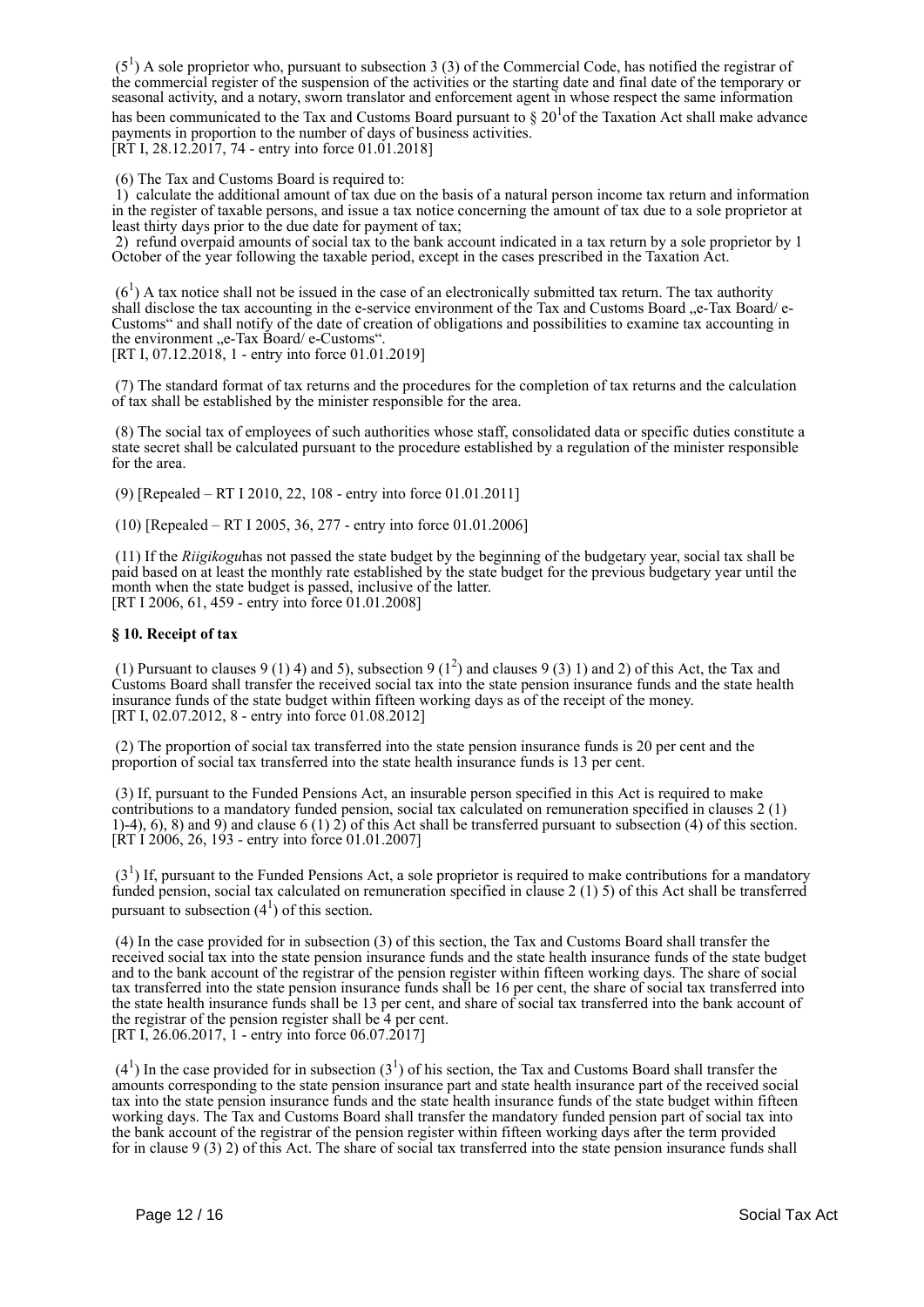be 16 per cent, the share of social tax transferred into the state health insurance funds shall be 13 per cent, and share of social tax transferred into the bank account of the registrar of the pension register shall be 4 per cent. [RT I, 26.06.2017, 1 - entry into force 06.07.2017]

 (4<sup>2</sup> ) If, pursuant to the Funded Pensions Act, a sole proprietor was required to pay a mandatory funded pension payment within four months of the tax payment period, the rate of the part to be transferred to the state pension insurance funds provided for in the third sentence of subsection 10  $(4^1)$  of this Act from one third of the social tax paid on the business income of the sole proprietor is 16 per cent and the rate of the part to be transferred to the bank account of the registrar of the pension register is 4 per cent. The rate of the part to be transferred to the state pension insurance funds provided for in the third sentence of subsection 10  $(4^1)$  of this Act from twothirds of the social tax paid on business income is 20 per cent and no part of social tax shall be transferred into the bank account of the registrar of the pension register.

[RT I, 27.10.2020, 1 – entry into force  $06.11.2020$ ]

 (4<sup>3</sup> ) If, pursuant to the Funded Pensions Act, a sole proprietor was required to pay a mandatory funded pension payment within eight months of the tax payment period, the rate of the part to be transferred to the state pension insurance funds provided for in the third sentence of subsection 10  $(4^1)$  of this Act from one third of the social tax paid on the business income of the sole proprietor is 16 per cent and the rate of the part to be transferred to the bank account of the registrar of the pension register is 4 per cent. The rate of the part to be transferred to the state pension insurance funds provided for in the third sentence of subsection 10  $(4^1)$  of this Act from twothirds of the social tax paid on business income is 20 per cent and no part of social tax shall be transferred into the bank account of the registrar of the pension register.

[RT I, 27.10.2020, 1 – entry into force  $06.11.2020$ ]

(5) [Repealed – RT I 2004, 37, 252 - entry into force 01.05.2004]

#### **§ 11. Release of data**

 (1) The procedure for the release of information from the register of taxable persons to the Social Insurance Board and the health insurance fund shall be established by the minister responsible for the area.

(2) Concurrently with the transfer of social tax specified in subsections 10 (4) and (4<sup>1</sup>) of this Act, the Tax and Customs Board shall forward to the registrar of the pension register the following information concerning persons whose amounts were transferred to the registrar of the pension register:

[RT I, 26.06.2017, 1 - entry into force 06.07.2017]

1) the name of the person;

2) personal identification code;

3) the amount of the part of social tax transferred to the registrar of the pension register;

[RT I, 26.06.2017, 1 - entry into force 06.07.2017]

4) the registry code or the personal identification code of the payer of social tax.

 (3) The procedure for the forwarding of information to the registrar of the pension register and transfer of amounts specified in subsections 10 (4) and ( $4<sup>1</sup>$ ) of this Act, and for the correction of errors related thereto shall be established by a regulation of the minister responsible for the area. [RT I, 26.06.2017, 1 - entry into force 06.07.2017]

#### **§ 12. Specification of information**

If information received from a payer of social tax pursuant to clause  $9(1)$  6) of this Act differs from information received from the register of taxable persons and from the social protection information system for the same period, the insurable person has the right to request specification of the information or clarification of the reasons for the differences from the Tax and Customs Board. The Tax and Customs Board is required, not later than within three months after the date of receipt of an application, to notify the insurable person of the specified information or the reasons for the differences in information and of the due date for elimination of such differences.

[RT I, 08.07.2016, 1 - entry into force 01.01.2017]

## **§ 12<sup>1</sup> . Receipt of data**

 The Tax and Customs Board has the right to receive from the Estonian Health Insurance Fund for the performance of the functions provided for in this Act the information regarding the creation and termination of the health insurance of a person considered equal to an insured person on the basis of clause 5 (4) 5) of the Health Insurance Act.

[RT I, 28.12.2017, 74 - entry into force 01.01.2018]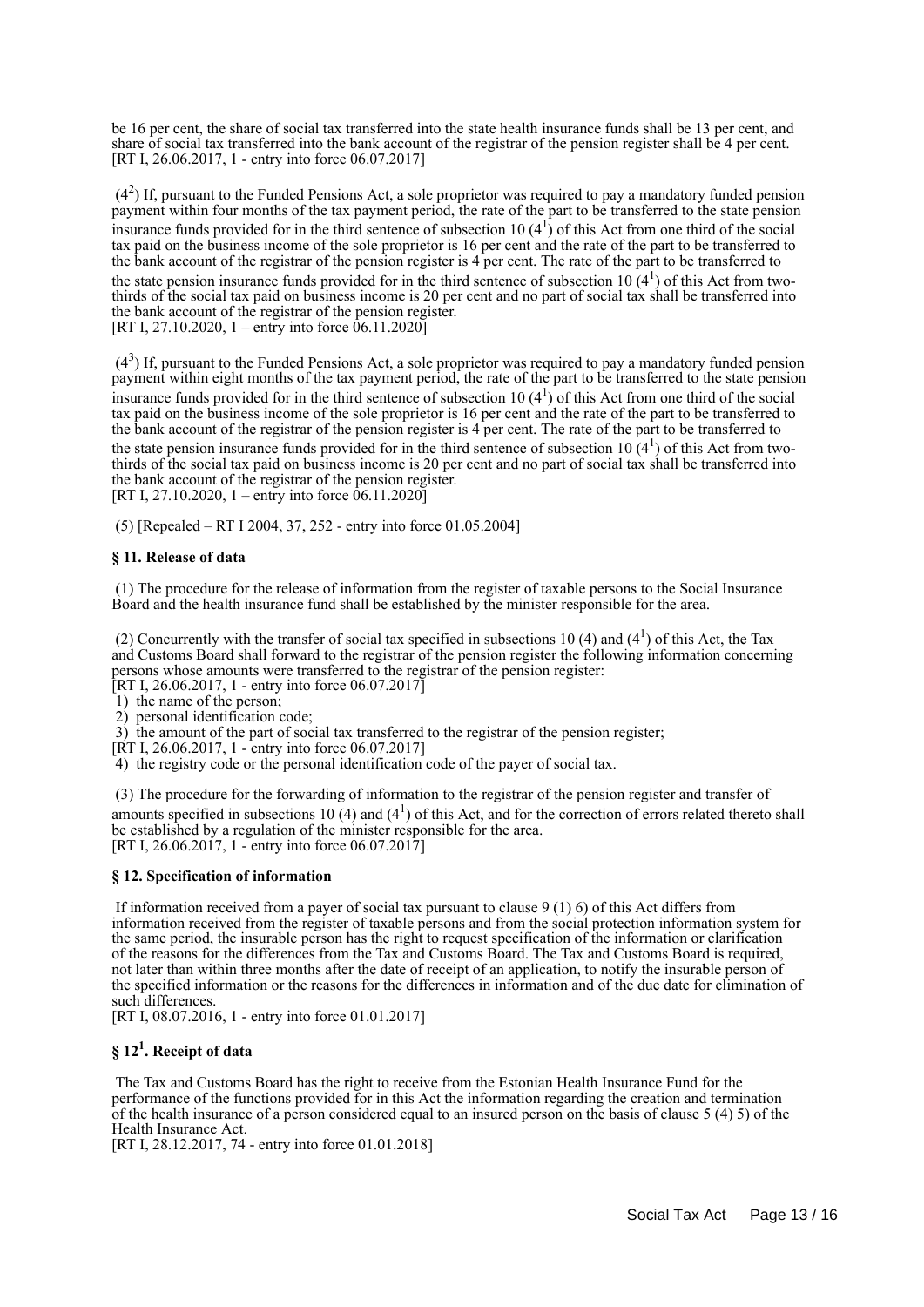#### **§ 13. Implementation of Act**

 (1) The social tax payable pursuant to the Republic of Estonia Social Tax Act after the entry into force of this Act shall be transferred to the bank account of the Tax and Customs Board; arrears of social tax arising on the basis of the specified Act shall be collected by the Tax and Customs Board. Upon receipt, the aforementioned amounts shall be transferred to the state pension insurance and health insurance funds without reference to each insurable person separately.

 (2) Social tax payable pursuant to the Social Tax Act after the entry into force of this Act shall be declared, paid and refunded pursuant to the provisions of the specified Act.

(3) Clause 3 11) of this Act is in force until 31 December 2001.

 (4) If the person specified in clause 6 (1) 61) of this Act as at 1 January 2007 has been registered as unemployed for over 30 days, social tax shall be paid for him or her as of 1 January 2007. [RT  $1\overline{2006}$ , 61, 459 - entry into force 01.01.2007]

 (5) The provisions of this Act concerning a sole proprietor entered in the commercial register shall apply to sole proprietors registered in the regional structural unit of the Tax and Customs Board during the period of reregistration as of 1 January 2009 until their deletion from the register of taxable persons. [RT I 2008, 60, 331 - entry into force 01.01.2009]

 (6) As of 1 June 2009 until 31 December 2010, the share of social tax paid on remunerations specified in clauses 2 (1) 1)–4), 6), 8) and 9) and clause 6 (1) 2) of this Act (hereinafter in this section *remuneration*) which is transferred into the state pension insurance funds as provided for in the second sentence of subsection 10 (4) shall amount to 20 per cent, and no share of social shall be transferred into the bank account of the registrar of the pension register.

 $[RT<sup>†</sup> I, 26.06.2017, 1 - entry into force 06.07.2017]$ 

 (7) The share of social tax paid on 5/12 of the business income of a sole proprietor received in 2009 which is transferred into the state pension insurance funds as provided for in the third sentence of subsection 10 $(4<sup>1</sup>)$ of this Act shall amount to 16 per cent, and the share transferred into the bank account of the registrar of the pension register shall amount to 4 per cent. The share of social tax paid on 7/12 of the business income received in 2009 which is transferred into the state pension insurance funds as provided for in the third sentence of subsection 10  $(4^1)$  of this Act shall amount to 20 per cent, and no share of social shall be transferred into the bank account of the registrar of the pension register. [RT I, 26.06.2017, 1 - entry into force 06.07.2017]

 (8) The share of social tax paid on the business income received in 2010 which is transferred into the state pension insurance funds as provided for in the third sentence of subsection 10  $(4^1)$  of this Act shall amount to 20 per cent, and no share of social shall be transferred into the bank account of the registrar of the pension register. [RT I,  $26.06.2017$ , 1 - entry into force 06.07.2017]

 (9) The share of social tax paid on the remuneration and business income received in 2011 which is transferred into the state pension insurance funds as provided for in second sentence of subsection 10 (4) and the third sentence of subsection 10  $(4^1)$  of this Act shall amount to 18 per cent, and the share transferred into the bank account of the registrar of the pension register shall amount to 2 per cent. [RT I, 26.06.2017, 1 - entry into force 06.07.2017]

 (10) If an insurable person specified in this Act is a person born in 1942–1954 who pursuant to subsection  $67<sup>1</sup>(4)$  of the Funded Pensions Act submitted an application for making contributions, the provisions of subsections (6)–(9) of this section shall not apply to social tax paid on the remuneration and business income received in 2010 and 2011.

[RT I 2009, 26, 161 - entry into force 28.05.2009]

 (11) If an insurable person specified in this Act who was born in 1955 or later has submitted an application for making contributions provided for in subsection 671 (4) of the Funded Pensions Act, the share of social tax paid on the remuneration and business income received in 2014–2017 which is transferred into the state pension insurance funds as provided for in second sentence of subsection 10 (4) and the third sentence of subsection 10 (41) of this Act shall amount to 14 per cent, and the share transferred into the bank account of the registrar of the pension register shall amount to 6 per cent.

[RT I, 26.06.2017, 1 - entry into force 06.07.2017]

(12) If an insurable person specified in this Act has submitted an application provided for in subsection  $67<sup>2</sup>(1)$ of the Funded Pensions Act, the share of social tax paid on the remuneration and business income received during four years following the submission of the application which is transferred into the state pension insurance funds as provided for in second sentence of subsection 10 (4) and the third sentence of subsection 10 (41) of this Act shall amount to 14 per cent, and the share transferred into the bank account of the registrar of the pension register shall amount to 6 per cent.

[RT I, 26.06.2017, 1 - entry into force 06.07.2017]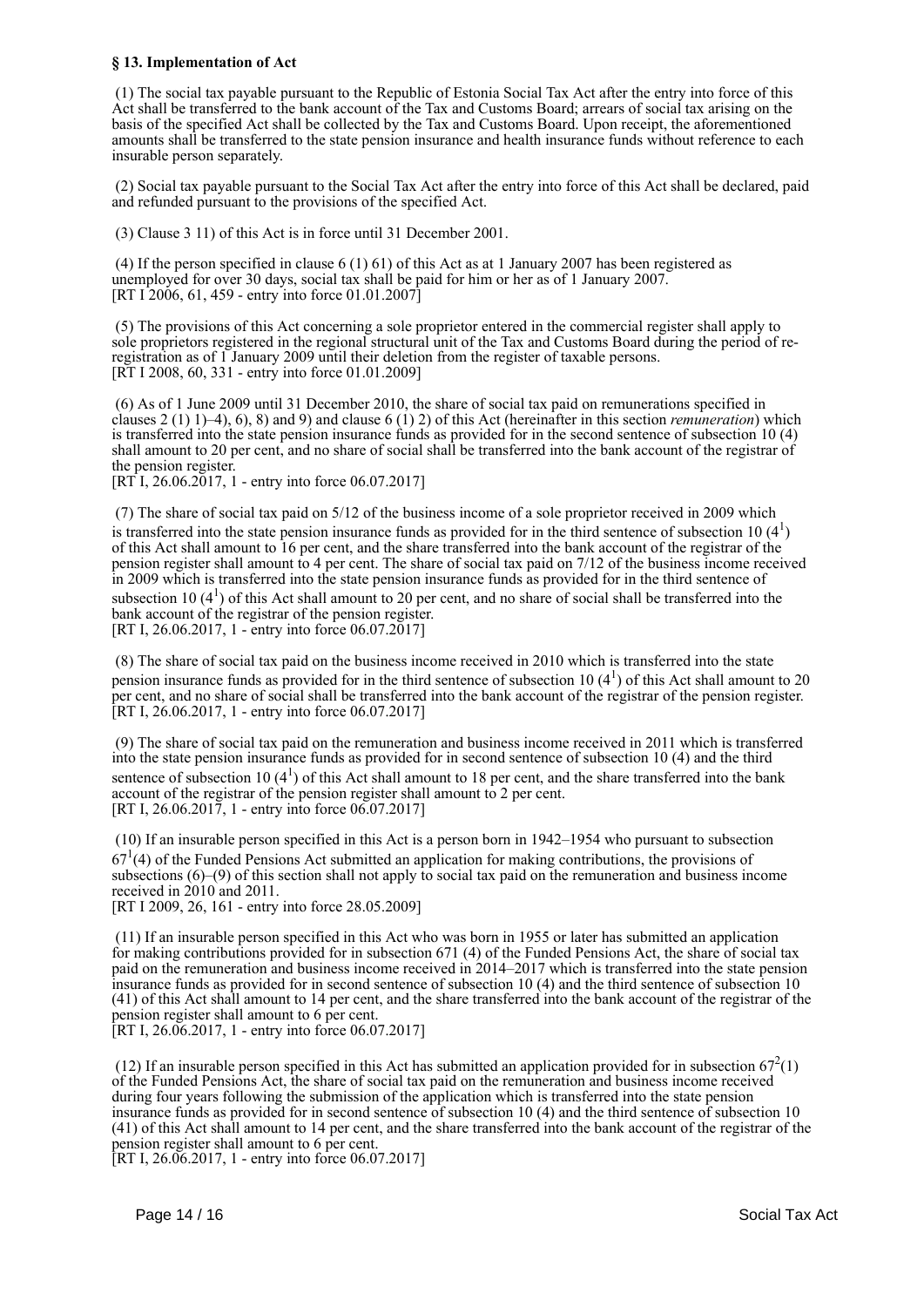(13) The wording of clause 3 5) of this Act which entered into force on 1 July 2010 shall be applied retroactively as of 1 July 2009. [RT I 2010, 38, 232 - entry into force 01.07.2010]

 (14) In the case provided for in subsection 61 (43) of the Income Tax Act, the social tax paid on fringe benefits made before 1 January 2011 and on income tax paid for these fringe benefits may be deducted from the social tax payable pursuant to clause 2 (1) 7) of this Act. [RT I, 18.11.2010, 1 - entry into force 01.01.2011]

 (15) The condition of partial or no work ability provided for in clause 6 (1) 5) of this Act is deemed to be complied with also in case of a person who has been established to have permanent incapacity for work of at least 40 per cent on the basis of the State Pension Insurance Act. [RT I, 13.12.2014, 1 - entry into force 01.07.2016 (entry into force changed - RT I, 17.12.2015, 1)]

 (16) A person receiving state pension provided for in this Act is also a person to whom the payment of the oldage pension has been suspended on the basis  $\S 25^{\circ}$  of the State Pension Insurance Act. [RT I, 03.01.2019, 1 - entry into force 01.01.2021]

(17) The obligation to pay social tax on the monthly rate provided for in subsections 2 (2) and  $6<sup>1</sup>(2)$  of this Act shall not be applied in March, April and May 2020. [RT I, 21.04.2020, 1 - entry into force. 01.05.2020, applied retroactively as of 1 March 2020]

 (18) The advance payment for the first quarter of 2020 determined on the basis of clause 9 (3) 1) of this Act shall be paid to the Tax and Customs Board by the state on behalf of a sole proprietor. [RT I, 21.04.2020, 1 - entry into force. 01.05.2020, applied retroactively as of 1 March 2020]

 (19) If an insured person specified in this Act is a person born in 1942–1960, who has submitted an application for non-payment of contributions pursuant to subsection  $67<sup>3</sup>(1)$  of the Funded Pensions Act, the rate of the part of the social tax to be transferred to the state pension insurance funds provided for in the second sentence of subsection 10 (4) of this Act on the remuneration paid to him or her and on the amounts received on his or her business account from 1 December 2020 until 31 August 2021 shall be 20 per cent, and the part of the social tax shall not be transferred to the bank account of the registrar of the pensions register. [RT I, 21.04.2020, 1 - entry into force. 01.07.2020]

 (20) If an insured person specified in this Act is a sole proprietor born in 1942–1960, who has submitted an application for non-payment of contributions pursuant to subsection  $67<sup>3</sup>(1)$  of the Funded Pensions Act, the rate of the part of the social tax to be paid to the state pension insurance funds provided for in the third sentence of subsection 10  $(4^1)$  of this Act paid on one twelfth of his or her business income in 2020 and on two thirds of the income received in 2021 shall be 20 per cent and the part of the social tax shall not be transferred to the bank account of the registrar of the pensions register. The rate of the part of the social tax paid on eleven twelfths of business income received in 2020 and on one third of income received in 2021 to be paid to state pension insurance funds provided for in the third sentence of subsection 10  $(4^1)$  of this Act shall be 16 per cent and the rate of the part to be transferred to the bank account of the registrar of pensions register shall be 4 per cent. [RT I, 21.04.2020, 1 - entry into force. 01.07.2020]

 (21) If the insured person specified in this Act is a person born in 1961 or later, the rate of the part of the social tax to be transferred to the state pension insurance funds provided for in the second sentence of subsection 10 (4) of this Act on the remuneration paid to him or her and on the amounts received in his or her business account from 1 July 2020 to 31 August 2021 shall be 20 per cent and the part of the social tax shall not be transferred to the bank account of the registrar of pensions register. [RT I, 21.04.2020, 1 - entry into force. 01.07.2020]

 (22) If an insured person specified in this Act is a self-employed person born in 1961 or later, the rate of the part of social tax to be transferred to the state pension insurance funds provided for in the third sentence of subsection 10  $(4^1)$  of this Act on half of his or her business income in 2020 and on two thirds of the income received in 2021 shall be 20 per cent and the part of social tax shall not be transferred to the bank account of the registrar of the pensions registrar. The rate of the part of the social tax to be paid to the state pension insurance funds provided for in the third sentence of subsection 10  $(4^1)$  of this Act on half of the business income in 2020 and on the amount of one third of the income received in 2021 shall be is 16 per cent and the rate of the part to be transferred to the bank account of the registrar of the pensions register shall be 4 per cent. [RT I, 21.04.2020, 1 - entry into force. 01.07.2020]